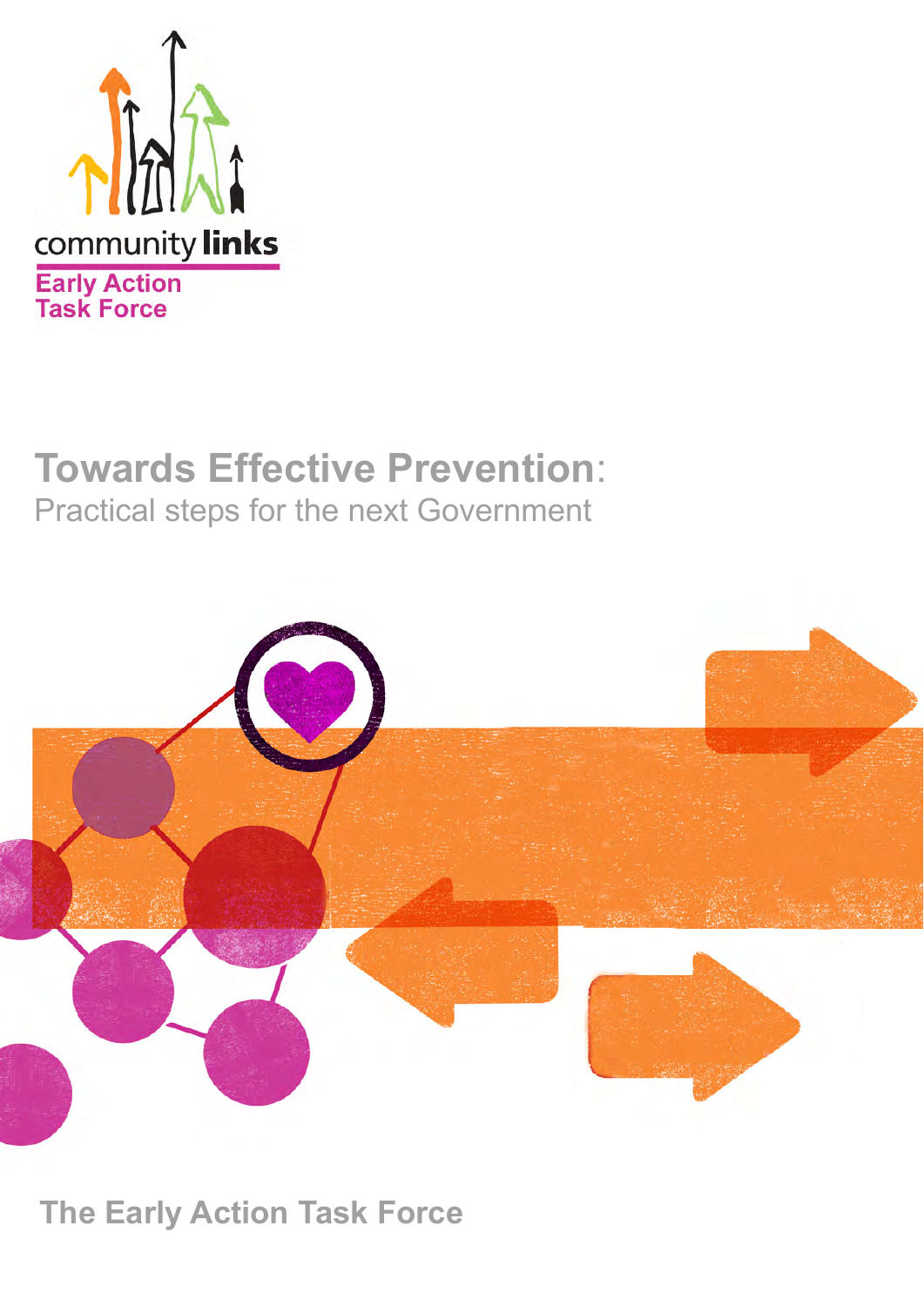### **The Early Action Task Force**

The Early Action Task Force is a group of leaders from across the sectors committed to building a society that prevents problems from occurring rather than one that, as now, struggles with the consequences. The Task Force is led by Community Links

**This paper was prepared on behalf of the Early Action Task Force by Caroline Slocock** 

### **Task Force Members:**

| David Robinson (Chair)               | Co-Founder, Community Links                                           |
|--------------------------------------|-----------------------------------------------------------------------|
| Geraldine Blake,                     | <b>Chief Executive, Community Links</b>                               |
| <b>Kim Bromley-Derry</b>             | CEO, London Borough of Newham                                         |
| <b>Haroon Chowdry</b>                | Evidence Analyst, Early Intervention Foundation                       |
| Anna Coote                           | Head of Social Policy, New Economics Foundation                       |
| Dan Corry                            | CEO, New Philanthropy Capital                                         |
| <b>Hilary Cottam</b>                 | Principle Partner, Participle                                         |
| <b>Helen Donohoe</b>                 | Director of Public Policy, Action for Children                        |
| <b>Sir Stuart Etherington</b>        | CEO, National Council for Voluntary Organisations                     |
| Lucy de Groot                        | <b>Chief Executive, Community Service Volunteers</b>                  |
| Victoria Hornby                      | Director Grants, Royal Foundation of the Duke & Duchess of Cambridge  |
| David Hutchinson                     | CEO, Social Finance                                                   |
| Ben Jupp                             | Director, Social Finance                                              |
| Dharmendra Kanani                    | England Director, Big Lottery Fund                                    |
| James Magowan                        | Director of Strategy, Tomorrow's People                               |
| Tom McLaughlan                       | Director Government Relations, Accenture                              |
| <b>Dan Paskins</b>                   | Head of Policy and Learning Big Lottery Foundation                    |
| Debbie Pippard                       | Head of Programmes, Barrow Cadbury Trust                              |
| <b>Anne Power</b>                    | Professor of Social Policy, London School of Economics                |
|                                      | and deputy director Centre for the Analysis of Social Exclusion       |
| <b>Baroness Debbie Stedman-Scott</b> | House of Lords and CEO, Tomorrow's People                             |
| Dame Clare Tickell                   | Chief Executive, Hanover                                              |
| <b>Kitty Ussher</b>                  | former CEO, Demos                                                     |
| Yasmin Waljee OBE                    | International Pro Bono Manager, Hogan Lovells                         |
| <b>Nick Wright</b>                   | Managing Director Corporate Responsibility and Community Affairs, UBS |

## **Advisors to the Task Force:**

| Caroline Slocock, | Director, Civil Exchange                      |
|-------------------|-----------------------------------------------|
| Will Horwitz,     | Policy and Media Coordinator, Community Links |

For more information about the Early Action Task Force visit **www.community-links.org/earlyaction**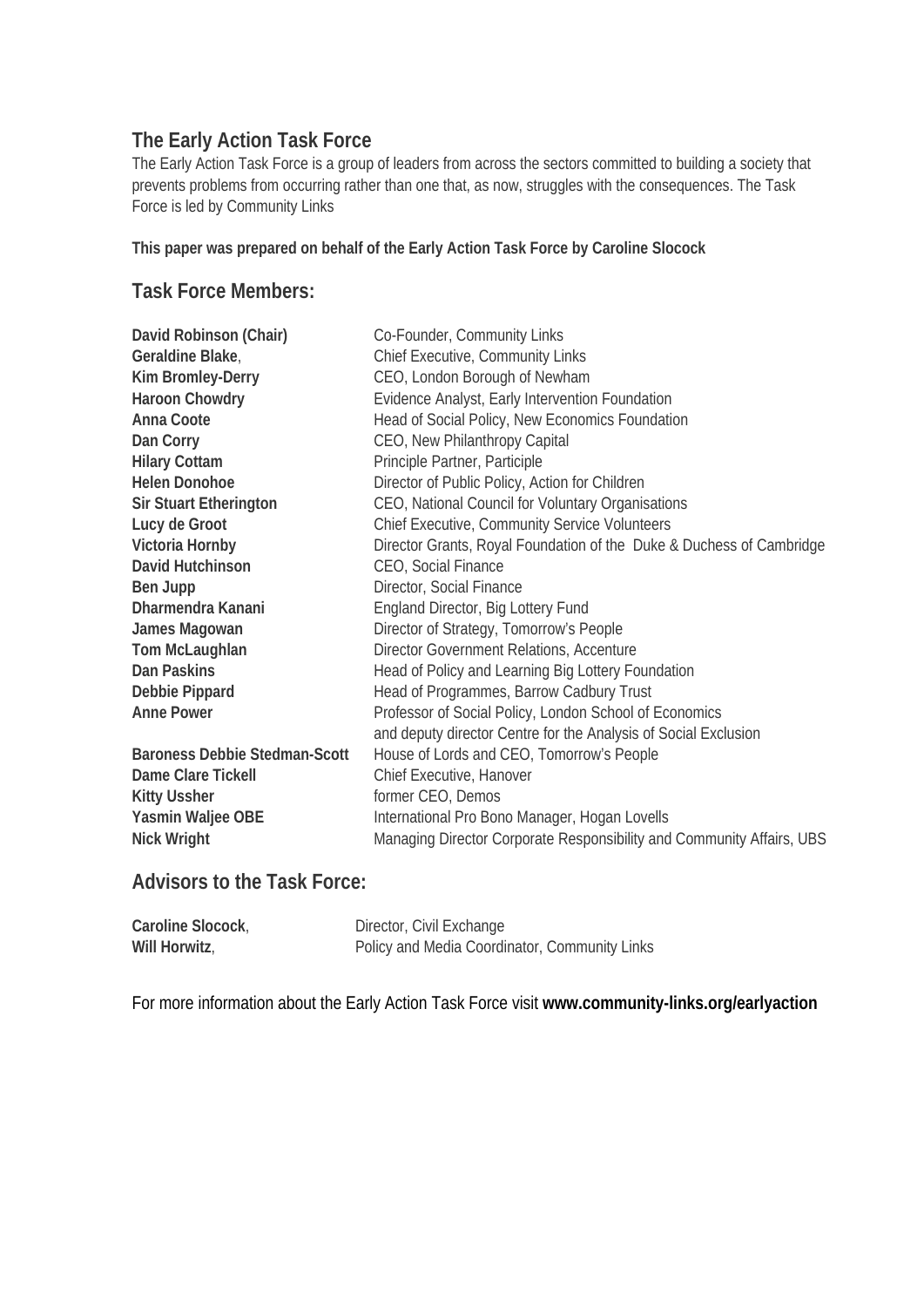# **Contents**



### **Community Links**

Our purpose is to champion social change. We pioneer new ideas and new ways of working locally and share the learning nationally with practitioners and policy makers. As a result, we are recognised as national leaders in regeneration and social policy.

Published by Community Links: © Community Links 2014

All rights reserved. No part of this publication may be reproduced, stored in a retrieval system or transmitted in any form, or by any means (electronic, mechanical or otherwise) without the advance consent, in writing, of both the copyright owner and the publisher. However, brief passages may be reproduced for non-commercial or training purposes provided the source is acknowledged and the publisher is informed.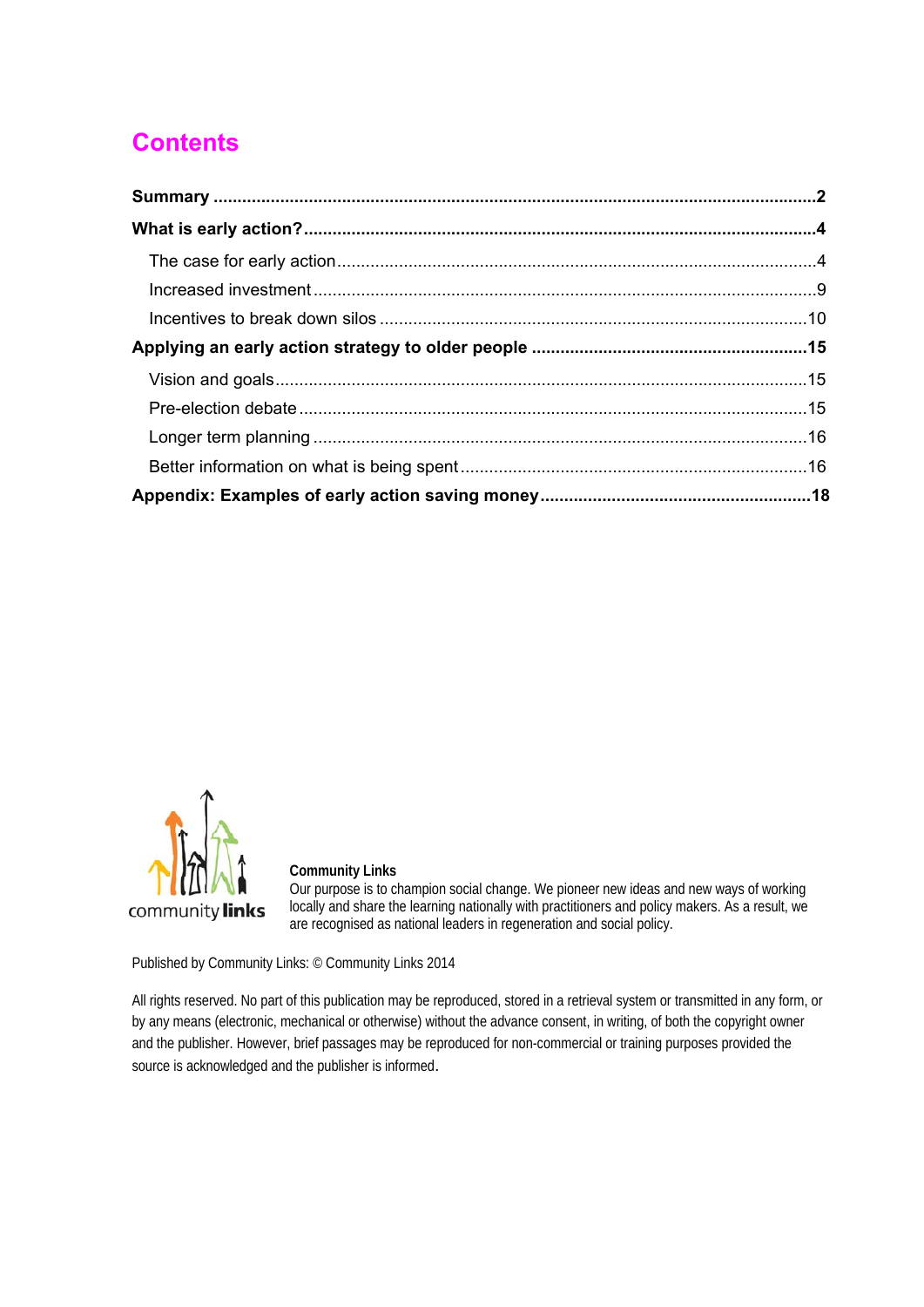# **Summary**

**This paper briefs politicians on early action – intervening earlier at all points in people's lives, not just in early childhood - to prevent costly problems from arising later. It brings together recommendations of the Early Action Task Force. The background to this work appears in the Task Force's two reports –** *The Triple Dividend* **and** *The Deciding Time***.** 

Early action is an **investment in society that not only promotes well-being but also reduces needs and helps everyone contribute their best**. This is a positive, forward looking vision which also saves money. But experience shows these benefits will not be delivered without addressing political and institutional barriers, including shorttermism, poor information and underinvestment and silo working.

Public opinion can drive politicians to focus on short term results and payoffs. **Public debate is needed**, including in the run up to the next election, to emphasise the connection between early action and people's aspirations, particularly for their children and for an independent later life. Politicians also need to persuade the public that early action is a **sound investment** for the taxpayer - cutting the costs of an ageing population, welfare support, crime and global warming.

Short-term budgeting can squeeze out early action, as the benefits may only occur later and the costs of inaction may be invisible. We therefore advocate **new ten year planning**, with ten year investment plans in social infrastructure, mirroring existing ten year planning for major capital infrastructure projects. The first 5 years of spending plans would be firm, matching a fixed term Government, to aid stability. But ten year plans would

be reviewed and rolled forward every 3 years to reflect changing economic circumstances. **The Office for Budget Responsibility** could audit and improve ten year planning and help improve impact assessment. Public bodies should also apply a **Ten year test** for new projects, to assess costs and benefits, including on other agencies. This could be underpinned by a new **Future Generations statutory duty**, monitored by a new **Office for Future Generations**.

**Better information** is needed on early action spending, using consistent definitions, and **early action should be protected** as an investment, in the same way as capital expenditure. Spending on early action could be progressively increased within total spending through **Early Action Transition Plans**. To boost investment initially, a proportion of the **benefits from higher economic growth** could be used; there could be a **one off tax on "social polluters,"** such as the alcohol and gambling industries; and **social investment** has a role in stimulating innovation.

Institutional silos often prevent early action. Community Budgets demonstrate the value of **pooled budgets,** which should be more widely used. **Socialprofit sharing agreements** between bodies would facilitate shared investment, with prior agreement about the sharing of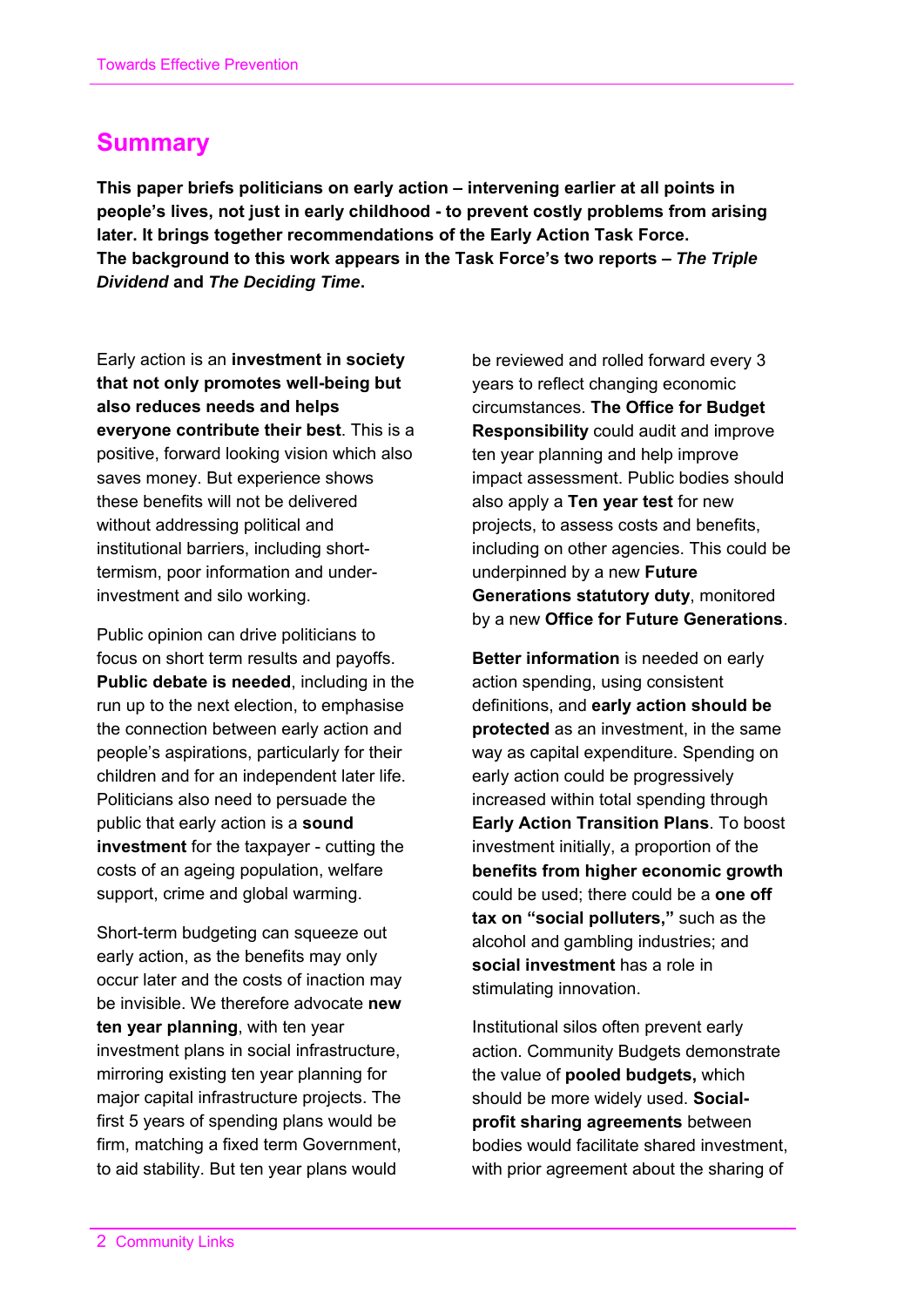future savings. To introduce new discipline, change the culture and shift incentives to work across silos, an **Early Action Loan Fund** could be created outside government to provide interest free loans, for example, for local action to reduce welfare costs.

The Treasury should do **investment mapping** of where co-ordination across

budgets would bring benefits and ensure it happens.

**Local delivery** is often the best way to unlock **innovation and collaboration** and break down institutional boundaries. Helping individuals to find their own solutions is key. New collaborations with communities and across sectors may best support this.

The diagram below shows key elements of an early action strategy and illustrates how these actions support each other.

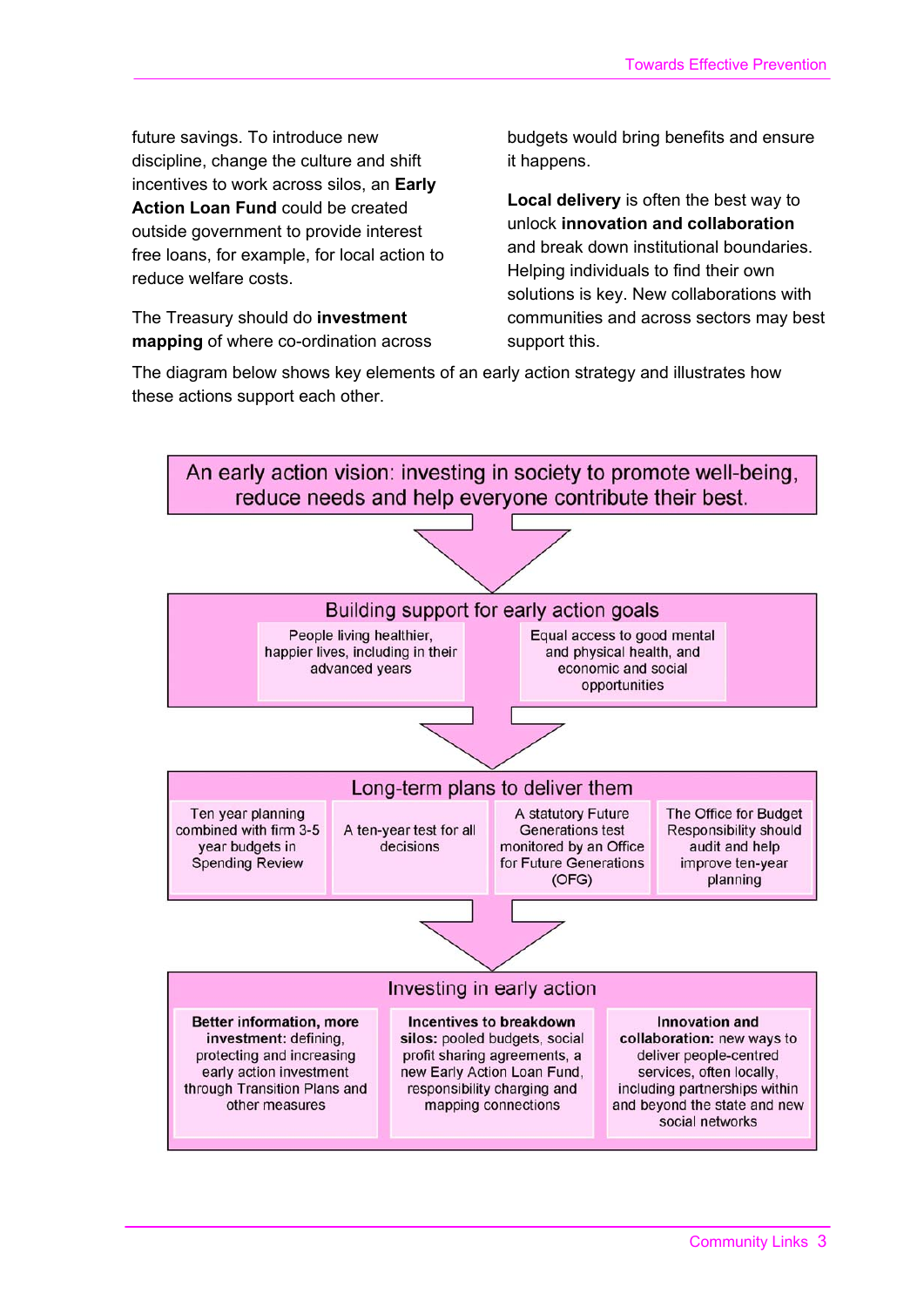# **What is early action?**

Early action – building a fence at the top of the cliff rather than running an ambulance underneath – is an approach that is relevant to almost every aspect of our lives.

This is not just about investing in children's early years, important though that is; it involves efforts to forestall problems from cradle to grave. For example, action to avoid diabetes, prevent re-offending or avoidable frailty or dependency in old age, so people are better able to participate and contribute, work, volunteer, care and thrive. An early action approach would also reduce unwelcome side effects from systems or processes that push costs on to others, for example, avoidable errors in the benefits system or greenhouse gases.

### **The case for early action**

Early action saves money and promotes both prosperity and well-being, yielding a "triple dividend" which:

- Creates happy and prosperous people and communities who are ready for everything and can contribute fully, both economically and socially.
- $\blacktriangleright$  Reduces the costs of social failure, minimising the need for state intervention and maximizing the potential for it to invest in the future.
- $\blacktriangleright$  Builds sustainable human, economic and social capital.

Examples of early action schemes that have proved their worth are featured in an appendix.

A 2013 report by the National Audit Office, *Early Action: landscape review*,<sup>1</sup> concluded that a concerted shift away from reactive spending towards early action has the potential to result in better outcomes, reduce public spending over the long term and achieve greater value for money.

### **The need to tackle barriers to change**

The NAO's report noted that good intentions are being thwarted by barriers to putting early action into practice, including short term planning, lack of information on what is being spent and underinvestment, silo working and poor evidence gathering.

Recognition of these barriers is not new. Derek Wanless, in his second review on refocusing health spending to head off mounting costs, wrote in 2004:

*"rigorous implementation of identified solutions has often been sadly lacking… we must recognise and tackle the barriers, align the incentives and, first and foremost,*  we must win hearts and minds."<sup>2</sup>

To work, an early action strategy not only needs a clear vision and specific goals but must also tackle these impediments. Each of these elements is explored below.

 $\overline{a}$ 

<sup>1</sup> *www.nao.org.uk/publications/1213/early\_action\_across\_government.aspx*

<sup>2</sup> *Securing Good Health for the Whole Population*, Derek Wanless, HM Treasury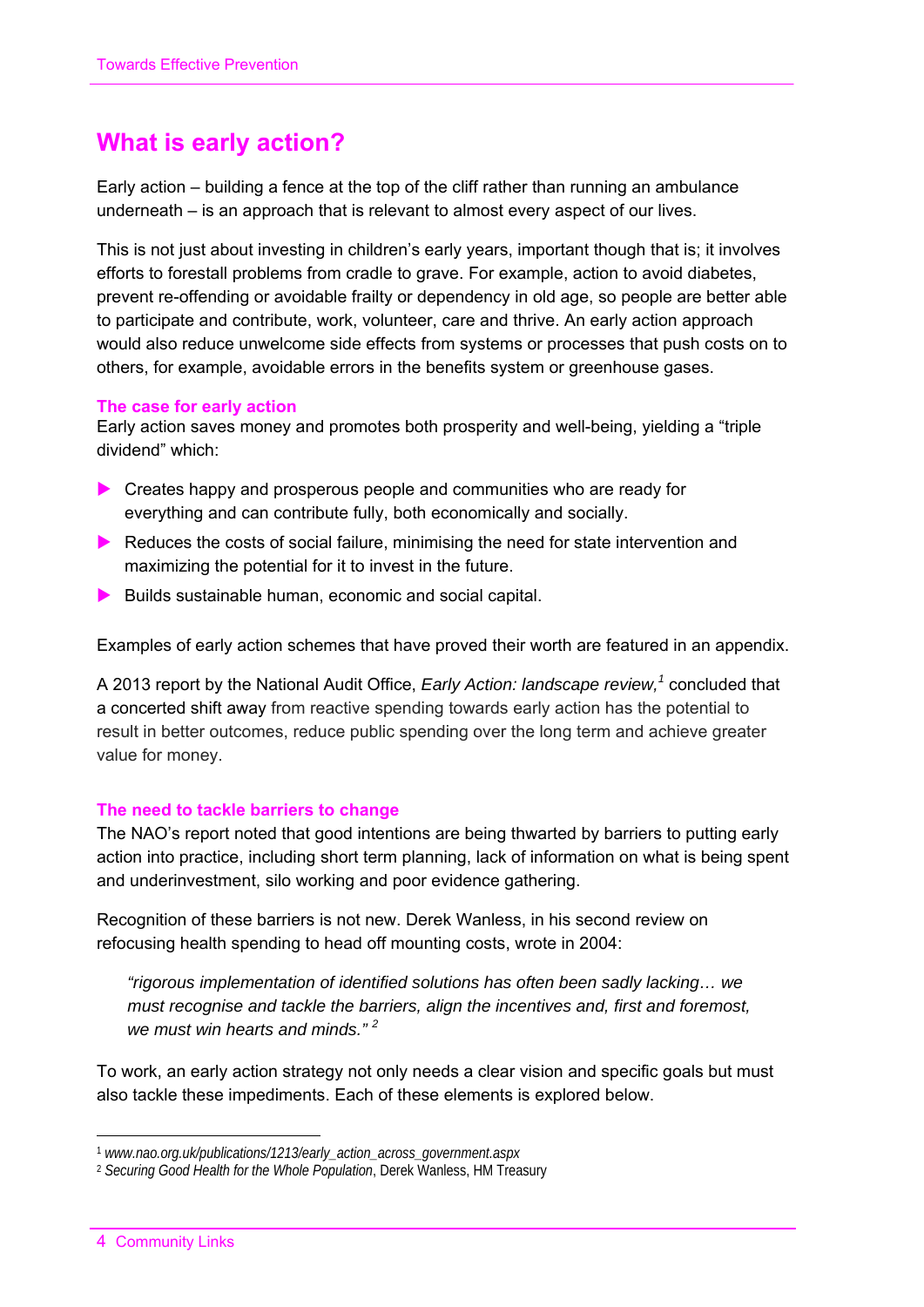### **An early action vision**

Early action could be a vital element of a "two term" strategy for an incoming Government, and is also a natural agenda for a coalition government, bringing together social, fiscal and economic objectives in a positive narrative about the future.

The vision is one of investing in society to promote well-being, reduce needs and help everyone contribute their best. This is a positive, forward looking agenda which shifts the emphasis away from simply cutting public services toward more effective investment of taxpayer's money in a better society, which should reduce the cost of the state but will also bring wider social and economic benefits.

### **Building consensus around early action goals**

Winning hearts and minds, as well as the intellectual arguments, around key goals is crucial. Complex social, environmental and economic problems need engagement across society, as the state generally cannot solve them on its own. Shared goals and priorities are important, setting the stage for concerted action by many players, including individuals themselves.

When asked about early action, politicians often say they are unable to carry good intentions through because the electorate, or the media, will not allow them to. Public opposition to green taxes or to the closure of local hospitals are two examples often cited. In response, the agenda is too often set by short term considerations and political vision is often expressed in terms of the delivery of particular policy initiatives engineered in reaction to current concerns, rather than focused on the future.

A shift in the dialogue with the electorate is needed in order to build understanding and consensus around broad as well as specific early action goals, connecting with the issues and concerns that people face now and demonstrating how action across a number of years would not just yield benefits in the next few years but also shape their future positively. Leadership can also be important - setting an unpopular course and winning others over not just through debate but by demonstrating the benefits. Politicians also need to persuade the public that early action is a sound investment for the taxpayer - cutting the costs of an ageing population, welfare support, crime and global warming. The Early Action Task Force is pursuing more work in this area over the Spring and Summer of 2014.

Precise goals to deliver the overall vision of increased well-being, reduced need and everyone contributing their best will be for political discussion and public debate. To get that debate going, we suggest two overarching *social* goals:

- $\blacktriangleright$  People living healthier, happier and independent lives, including in their advanced years.
- Equal access to good mental and physical health, and economic and social opportunities.

These could then be supported by specific plans and policies targeted at key life stages. Early action is wide-ranging and investment is needed across people's whole lives to make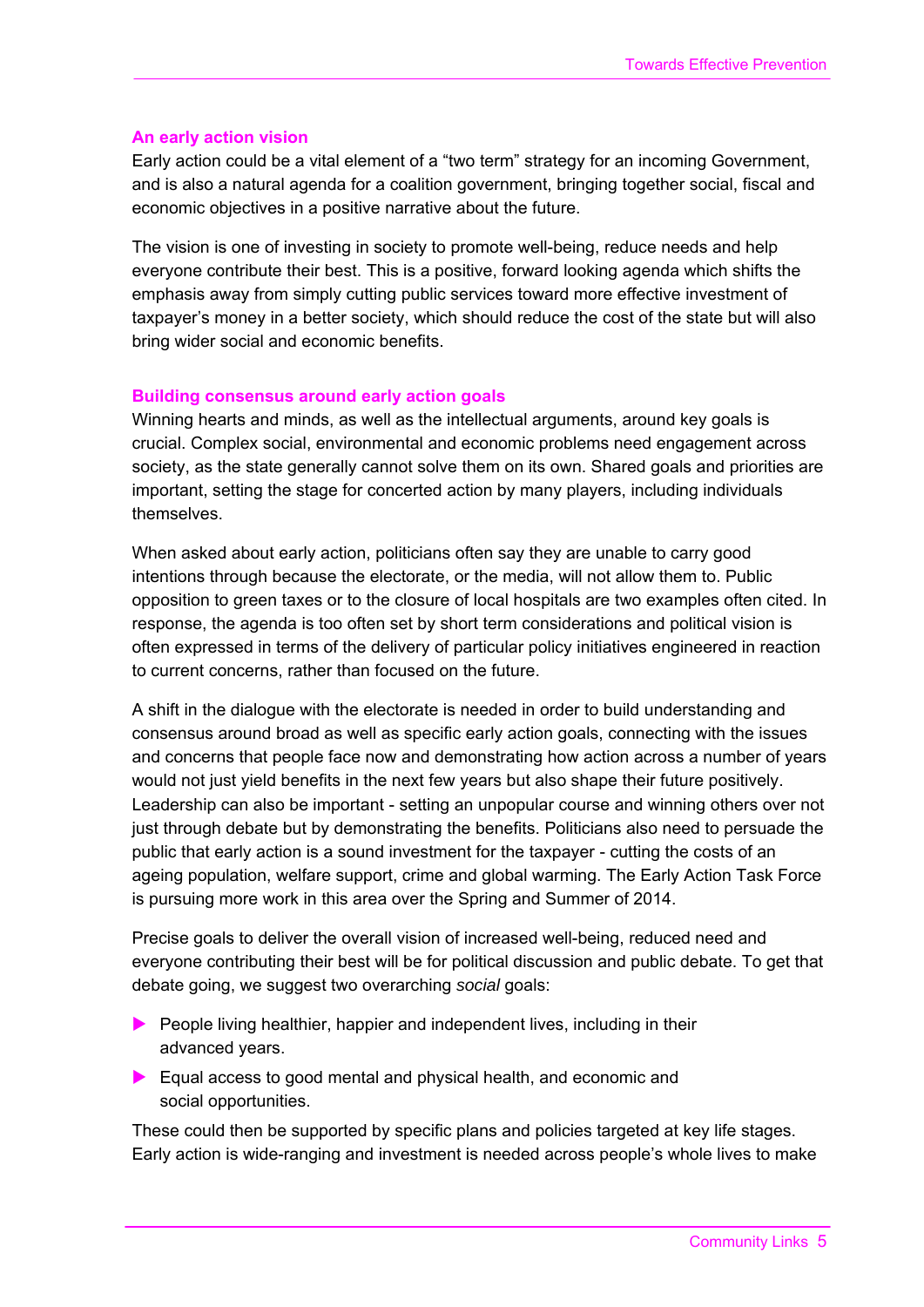the most of people's potential. Furthermore, investment in the earliest years of children's lives will be less effective if it ends there. Two life stages ripe for early action beyond the early years are:

- Young people, addressing fears that they are facing a worse future than their parents, for example, in relation to jobs, housing and physical and mental health.
- Older people. People want as many years as possible of good health, sufficient resources and independent living but fear lack of good quality care and support, crisis management of long term health conditions and growing social isolation.

In both areas, there are striking inequalities, with reduced social mobility and large social and geographical differences in levels of health and life expectancy. For example, people in affluent areas can expect to live around 20 years more in good health than those in the most disadvantaged areas, according to the Office of National Statistics.<sup>3</sup>

Action here would help reduce two important areas of state expenditure, the welfare budget and NHS and other age related costs which the Office for Budget Responsibility's *Fiscal Sustainability Report 2013* showed would make public finances even less sustainable over time without further action.

### **Long term planning**

A key barrier to early action is **short termism,** caused by the electoral cycle and short term planning horizons. Indeed, the NAO concluded in its 2012 report on managing budgets that the "UK budgetary process does not include the sort of longer-term vision seen in other countries."

When success is judged only on the short term, it is inevitable that investment in the future will be crowded out. It is for this reason that capital budgets have been separated from current budgets in government planning and the government is now committed to ten year planning for major capital projects.

The symptoms of this problem are clear to see. In its early action report, the NAO concluded that, despite many early action goals under this Government, levels of spending had remained constant at 6% in recent years, with no plan for a significant shift.

Much investment in prevention at local level has in recent years been cut back, despite Ministers often repeated enthusiasm for early intervention, because the incentives point in the opposite direction. The Local Government Finance Settlement announced in December 2013 took 7.8% in cash terms out of early intervention with children and families, well above the overall 2.9% cut in spending power allocated to local authorities by the Government, according to 4 Children. A recent analysis by the economist Neil Reeder found that local authority preventative spend declined from £18.8bn in 2010/11 to £17.1bn in 2012 – a fall in cash terms of 9.2%.

 $\overline{a}$ 

<sup>3</sup> www.ons.gov.uk/ons/dcp171778\_356031.pdf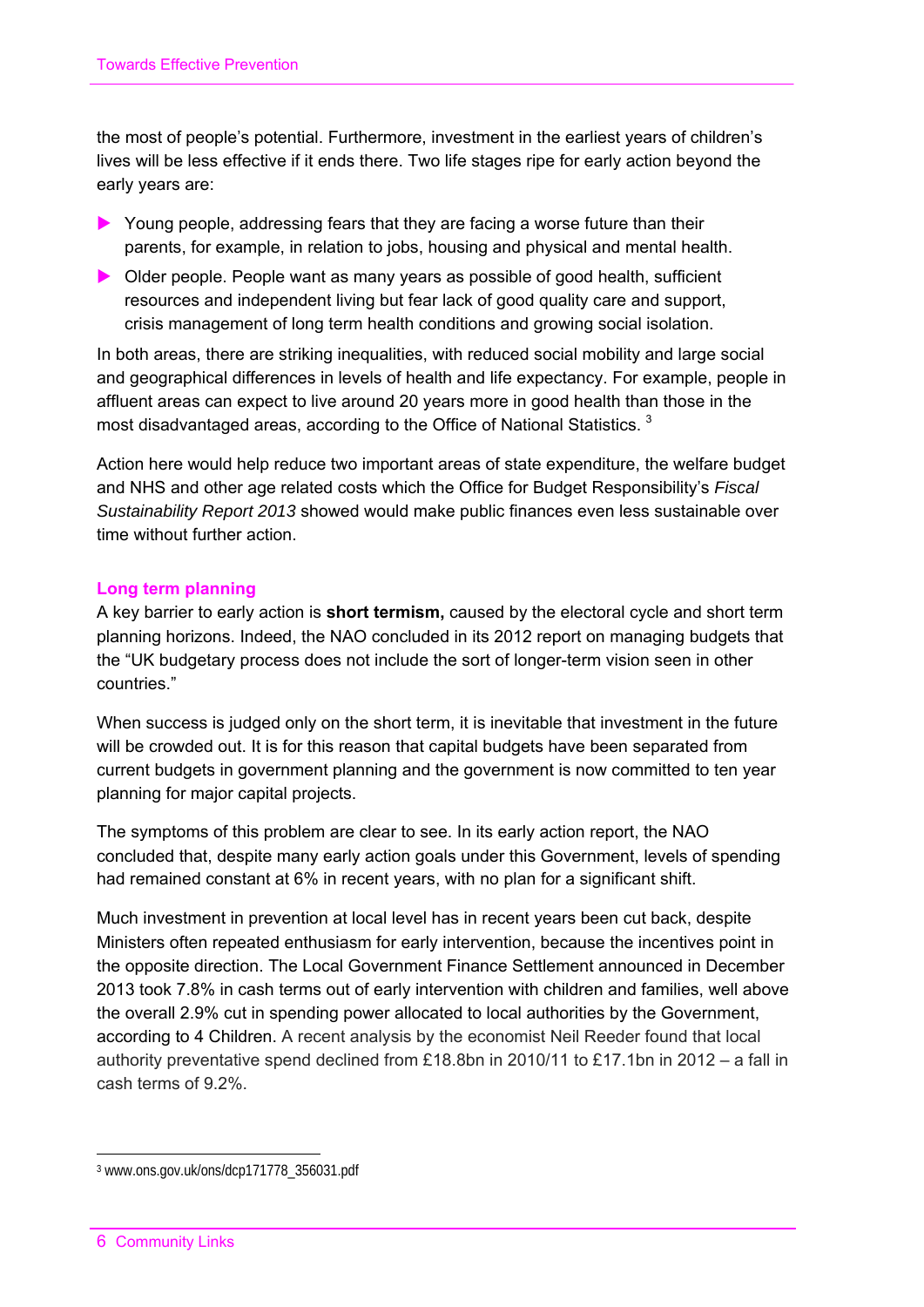**Ten year social and capital investment plans** should be established as part of a longer term approach in the Government's Spending Review, which would include:

- **Investment planning** in key social and capital areas **over a ten year period**.
- **Firm budgets set for the first five years**, reviewed on a rolling basis every three years, to allow updating for changes in economic or other circumstances. This gives local authorities and other providers more stability with which to plan services.
- **All five year budgets to include a further five year impact assessment** so that the negative future costs of inaction and positive value of investments are clear.

This approach is already gathering cross-party Parliamentary support. In its report published in September 2013, *Early Action: a landscape review*, the Public Accounts Committee (PAC) recommended mandatory ten year impact assessments for all spending programmes in Spending Reviews.<sup>4</sup> In March 2013, the Lords Committee on Public Service and Demographic Change recommended in its report, *Ready for Ageing*,<sup>5</sup> that the Government should consider introducing a ten-year spending envelope for the NHS and publicly-funded social care.

There are also foundations on which to build: the Treasury's Green Book already requires consideration of long term costs and benefits for new projects, alongside longer planning for capital expenditure. But our recommendations would make this far more systematic and also more transparent, as plans would be published.

Priority areas for ten year social investment plans might be action to increase social mobility and reduce health and other inequalities and action to improve health in areas like obesity, mental health, diabetes and dementia and help ensure a good quality of life for an ageing population.

Public bodies should also apply **A Ten Year Test** to all new spending. This would require a ten year assessment of the impact of any policy, including on other areas of public spending and other departments.

To help change the culture and improve accountability, longer term planning could be underpinned, when the legislative programme allows, by a **statutory duty toward Future Generations** – a provision already being put in place in Wales.

A new **Office for Future Generations** could also be established to monitor the success of public bodies in meeting this duty. Again, this is being established in Wales.

Measures are needed to **improve the "future-proofing" of policies**, as this is a relatively weak area in the pubic sector and will require investment and take time to improve. More investment is needed in **impact measurement and evaluation** and the tracking (and recovery) of savings from early action downstream. It is also important that trusted and good quality information is in the public domain to inform debate and help all political parties plan their future policies.

<sup>-</sup>4 www.parliament.uk/business/committees/committees-a-z/commons-select/public-accounts-committee/news/four-reports-published/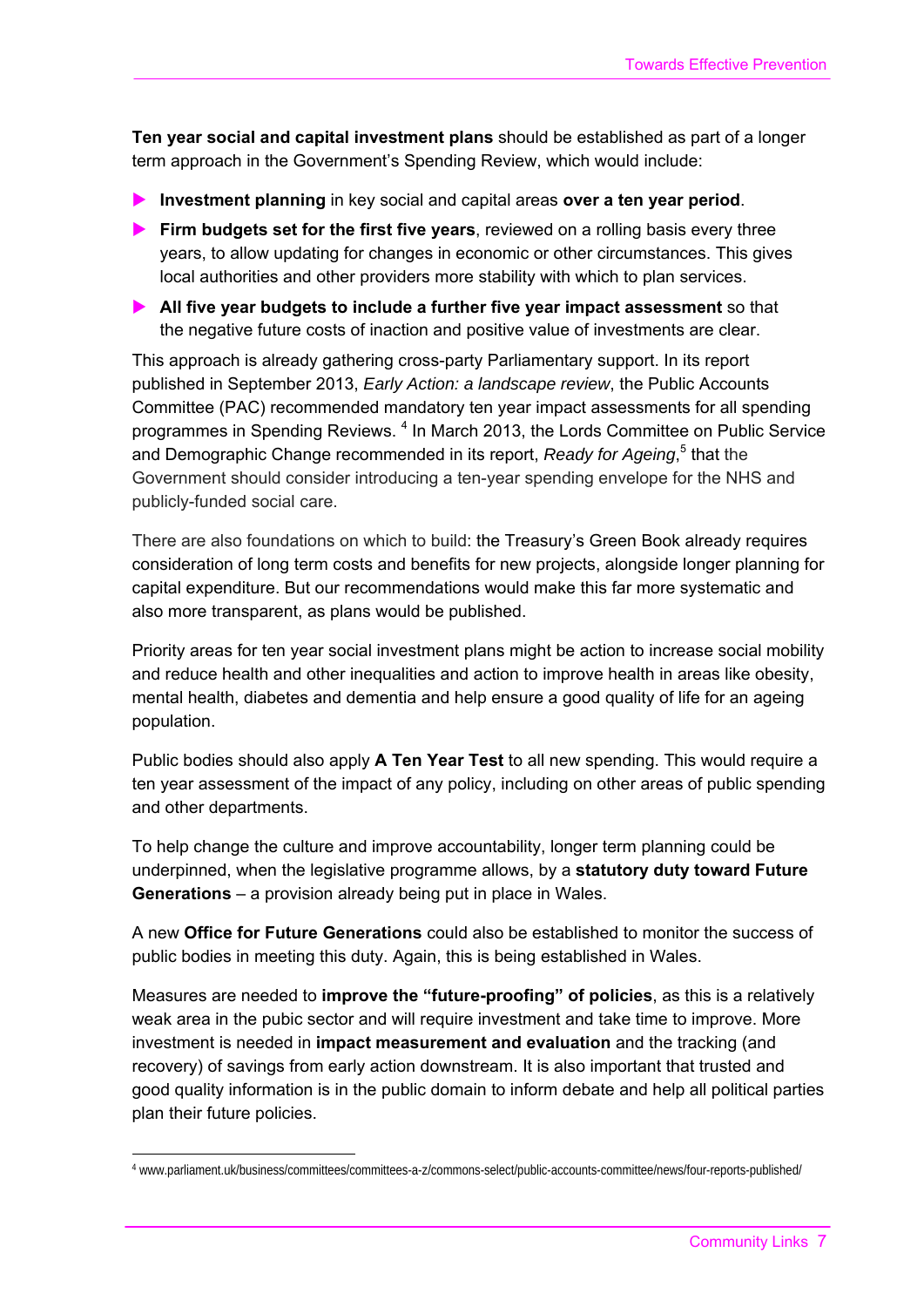The ten year plans and longer term impact assessments should be audited by the **Office for Budget Responsibility**. This is a natural development of its role, as it already publishes an annual Fiscal Sustainability Report which looks at trends over 50 years and it audits projections for that part of public expenditure known as Annually Managed Expenditure (AME), which includes welfare payments. Equivalent organisations in other countries already have a more extensive role than our own OBR. For example, the US Congressional Budget Office (CBO) has a wider remit and looks at labour markets, employment policy and climate change. The Canadian Parliamentary Budget Office examines particular spending streams and projects in areas such defence and healthcare. Danish, Dutch, German, South Korean and Swedish watchdogs all comment on employment growth and structural policies too. The CPB in the Netherlands formally assesses the economic and fiscal consequences of political parties' manifestos before the elections 6

Either the OBR or the new Office for Future Generations could also have a role in highlighting potential areas for greater early action investment.Changes to the OBR's role would, however, require greater investment in its resources and Parliamentary approval.

To help drive a longer term approach and build political consensus, it is important that all political parties and the general public have access to good quality information about the drivers of social change and the costs and benefits of inaction versus social investment. **Pre-election planning** is especially important, with a new opportunity created by the innovation of fixed term Parliaments.Parliament is already thinking about how to use this opportunity. For example, the Political and Constitutional Select Committee is to publish a report in May.

**Before each election, we recommend that the OBR and Treasury should provide public analysis** of key drivers of costs and potential for early action investment. In the Netherlands, the equivalent of the OBR, the Budgetary Framework Commission, publishes a report six months before an election with advice on fiscal principles and budgetary targets for the new government. Three months before, the civil service publishes detailed information for all parties to aid production of manifestos.

### **Investing in early action**

Action is needed on four fronts to tackle other barriers to early action:

- $\blacktriangleright$  Better information on what is being spent to aid transparency.
- Increased investment in early action.
- Incentives to break down institutional silos that prevent effective action and encourage collaboration and integration.
- Innovation, with more action at local level, to find better ways to address social problems and unlock people's potential.

-

<sup>5</sup> www.parliament.uk/business/committees/committees-a-z/lords-select/public-services-committee/report-ready-for-ageing/

<sup>6</sup> Robert Chote, *View from the Kennel*, 9 May 2013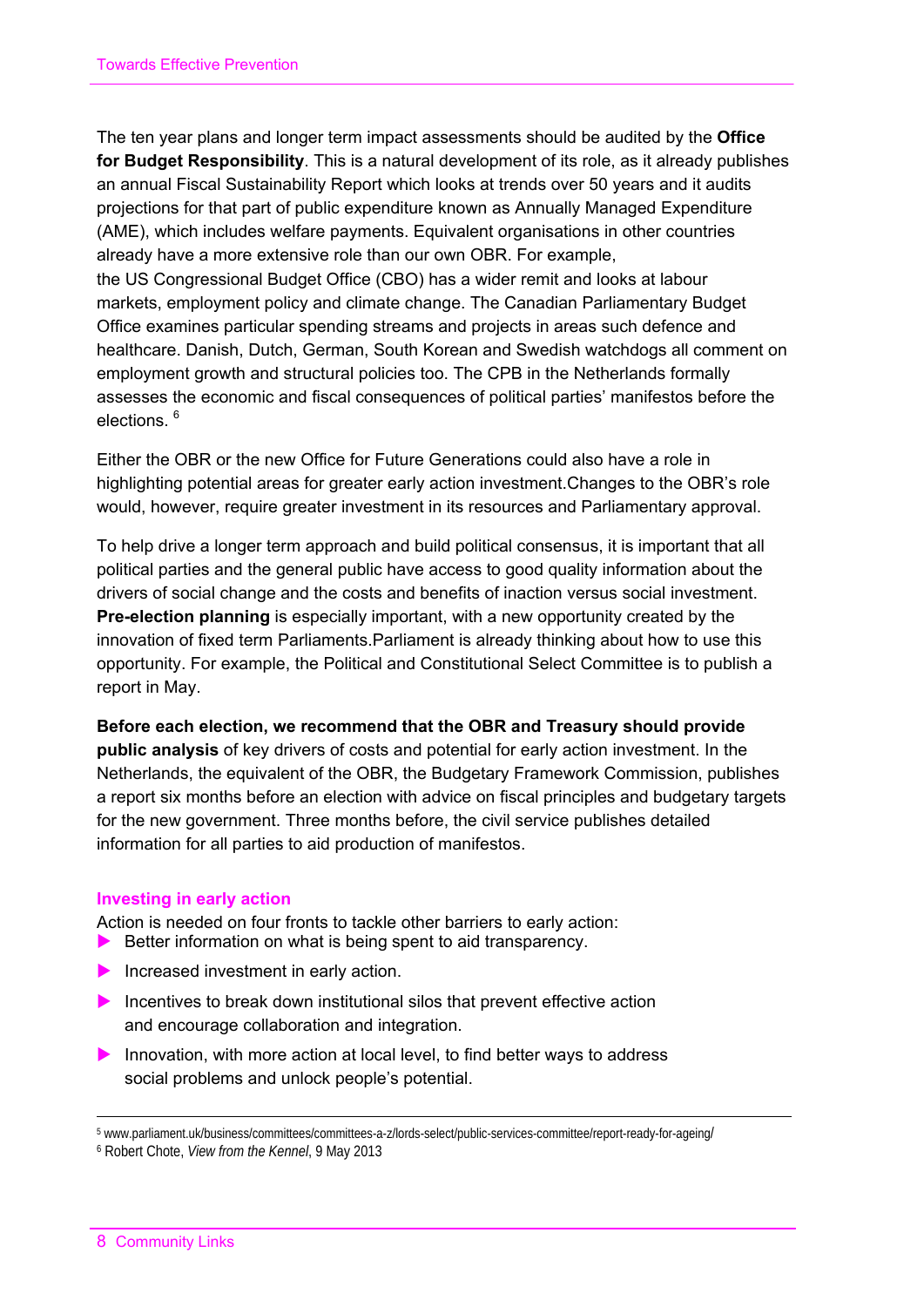### **Better information**

Lack of transparency and accountability for early action is a major barrier to change. When early action spending is clearly identified, this can be powerful, as is now the case with public health. Where preventative spending is not properly tracked or promoted, for example, on social care, a shift away from prevention toward crisis care may happen almost invisibly.

To strengthen transparency and accountability**, a consistent definition for early action** should be put in place across government so that such spending can be measured, monitored and incrementally increased.

Consistent definitions are not used in government but the Task Force have built on the proposed definitions set out in the NAO's early action landscape review, developing them in discussion with practitioners:

- **Primary Prevention / building readiness:** preventing, or minimising the risk, of problems arising – usually through universal policies like health promotion or a vaccination programme. (The NAO call this "prevention").
- **Secondary Prevention:** targeting individuals or groups at high risk or showing early signs of a particular problem to try to stop it occurring. For example Family Nurse Partnerships, screening programmes, or the Reading Recovery Programme. (The NAO call this "Early Intervention").
- **Tertiary Prevention**: intervening once there is a problem, to stop it getting worse and redress the situation. For example work with "troubled families" or to prevent reoffending. (The NAO call this "early remedial treatment").
- **Acute spending**: spending which acts to manage the impact of a strongly negative situation but does little or nothing to prevent negative consequences or it reoccurring in future. For example prison, or acute hospital care or the jobseeker's allowance.

This approach is already being explored by the Early Intervention Foundation with key departments and agencies in relation to local government spending on children and young people.

The Office of National Statistics could be involved in classification decisions to provide a robust system.

### **Increased investment**

At a time of austerity, some people argue that we cannot afford to invest in early action, but the reality is that we cannot afford not to, if we are to face the challenges of an increasingly ageing population and if, as some politicians seek, the state is to be reduced in size permanently.

One way to increase investment would be to create incentives to promote it within the existing spending envelope. Where definitions are robust, we think early action should be **recognised and protected as an investment** in a similar way to capital expenditure. This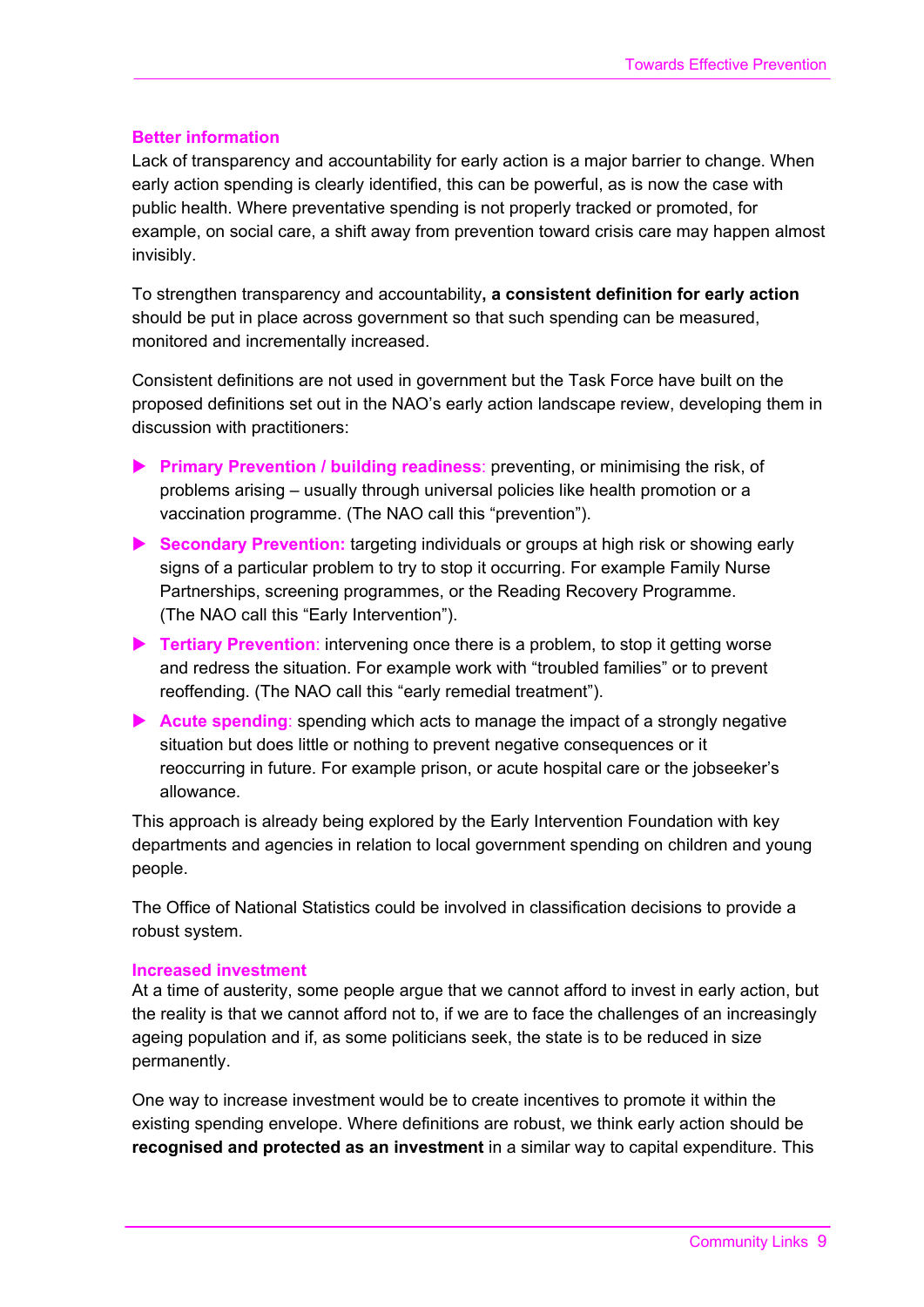would allow acute spending to be diverted to early action but would prevent early action funding being "raided" to meet short term pressures.

However, some **new short term investment** may well be needed to achieve change longer term. This investment can be justified if it is likely to lead to reduced public spending over time or economic growth, just as investment in capital projects and education is currently justified even at a time of austerity. The political case for such expenditure will be easier to make if it is backed up by a strong concept of *social* investment and greater transparency about what is being spent and why.

Here are three ways of boosting early action spending in the short term:

- **Investing in early action** a proportion of any higher than expected economic growth, creating positively reinforcing behaviour.
- **A one off tax on "social polluters"** which contribute to social problems which create costs for the state, such as the alcohol, gambling and payday loan industries. There might also be encouragement for them to take preventative action to reduce the harmful effects of their industries to avoid a similar tax in future.
- **Social investment**, including social impact bonds, has a valuable part to play, particularly in financing innovation and pilots. It is a helpful change agent but it should not be seen as a substitute for government investment in early action. Big Society Capital estimates the level of social investment by 2016 could be £1 billion.<sup>7</sup> whereas Government's total spending is £730 billion.

It is also vital that the relative proportion of early action spending - within a given envelope of spending - should be increased over time through **Early Action Transition Plans**. Government and local authorities should publish these plans, with milestones, for example, "We currently spend 6% of our budget on early action but aim to shift this by two percentage points in each of the next ten years." Carbon Transition Plans offer something of a model.

Better information on what interventions are effective is an important part of this strategy, with new **What Works centres** coming on stream. However, relative to NICE, investment is still extremely low and should be increased.

It can be equally important to **invest in finding solutions** where problems are significant and particularly if they are growing, rather than simply waiting for evidence of what works, which can take years and may relate only to relatively small scale interventions.

### **Incentives to break down silos**

Many social problems need concerted action across budget and institutional boundaries yet it is often very hard to persuade another public body to find the funding to take action that benefits another. This is compounded by the problem that investment in early action may reduce funding for unavoidable obligations in the short run even if it is likely to reap benefits in future years. "Dual running" of early action and acute spending is costly. Public bodies

 $\overline{a}$ 7

www.bigsocietycapital.com/sites/default/files/pdf/Big%20Society%20Capital%20City%20of%20London%20Social%20Investment%20Eve nt%20Press%20Release\_1.pdf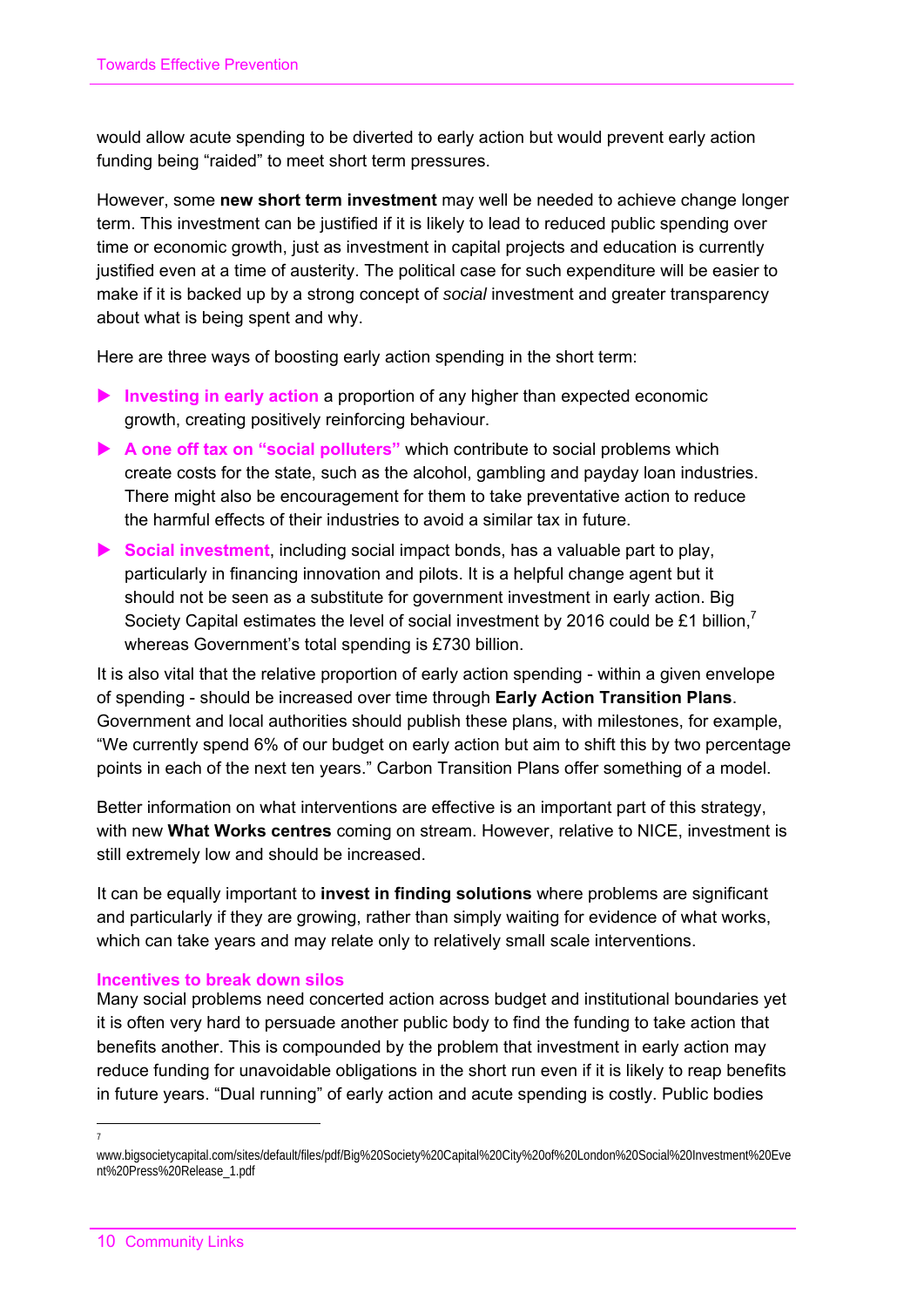may also be reluctant to spend on early action if the benefits are uncertain and/or they fear that all the fiscal benefits will just be clawed back in future spending reviews.

It is therefore important that the Government – particularly the Treasury – take a systematic and long term approach to encouraging integration, facilitating co-operation across key budget fault lines and creating clear agreements about what will happen to any savings. A variety of potential tools could be deployed, from setting up pooled budgets, to social profit agreements, responsibility charging and establishing a new **Early Action Loan fund**, as explored further below.

The Treasury and Cabinet Office should start by "mapping" the **potential for different government agencies to co-operate** to invest in effective early action. They have the overview to identify links across different budgets and can help to forge new alliances and knock heads together where necessary, as the Treasury has done recently in relation to action to tackle troubled families or to invest NHS funds in preventative social care.

Two priority areas for this approach would be early action investment by government departments, local authorities and other public bodies to reduce the costs of the welfare budget; and investment to reduce rising NHS and social care costs due to an ageing population.

In both areas, there are already models for **pooling and integrating budgets** through Community Budgets to help reduce the costs of troubled families, what is now called the Better Care Fund, which brings NHS and social care budgets together to invest in prevention, and new public health budgets. This is an approach which should be applied more widely.

We also recommend the introduction of **social profit sharing agreements,** where different parties agree to invest in early action on the understanding that any future savings are shared to a pre-agreed formula**.** Again, Community Budgets being piloted locally point the way. Leicestershire County Council has compared the costs of acute services with anticipated savings from early intervention and has gained "investment partners" from the County Council, the Clinical Commissioning Group and the public health budget and local district councils. Likewise, Manchester City Council has a "heads of terms" agreement with its community budget partners, linked to a return on investment from early action. The same principles of "joint investment agreements" and "social profit sharing" could be applied far more widely.

**Responsibility charging** should also be introduced to levy a charge where one public body passes on costs to other because of inaction or systems failure. As noted earlier, the same principle could be applied to "social polluters" outside of Government such as the alcohol and gambling industries.

To help introduce new discipline, change the culture and create new incentives to work across government silos an **Early Action Loan Fund could be created. Hosted outside government it would make interest-free loans to public sector agencies to invest in**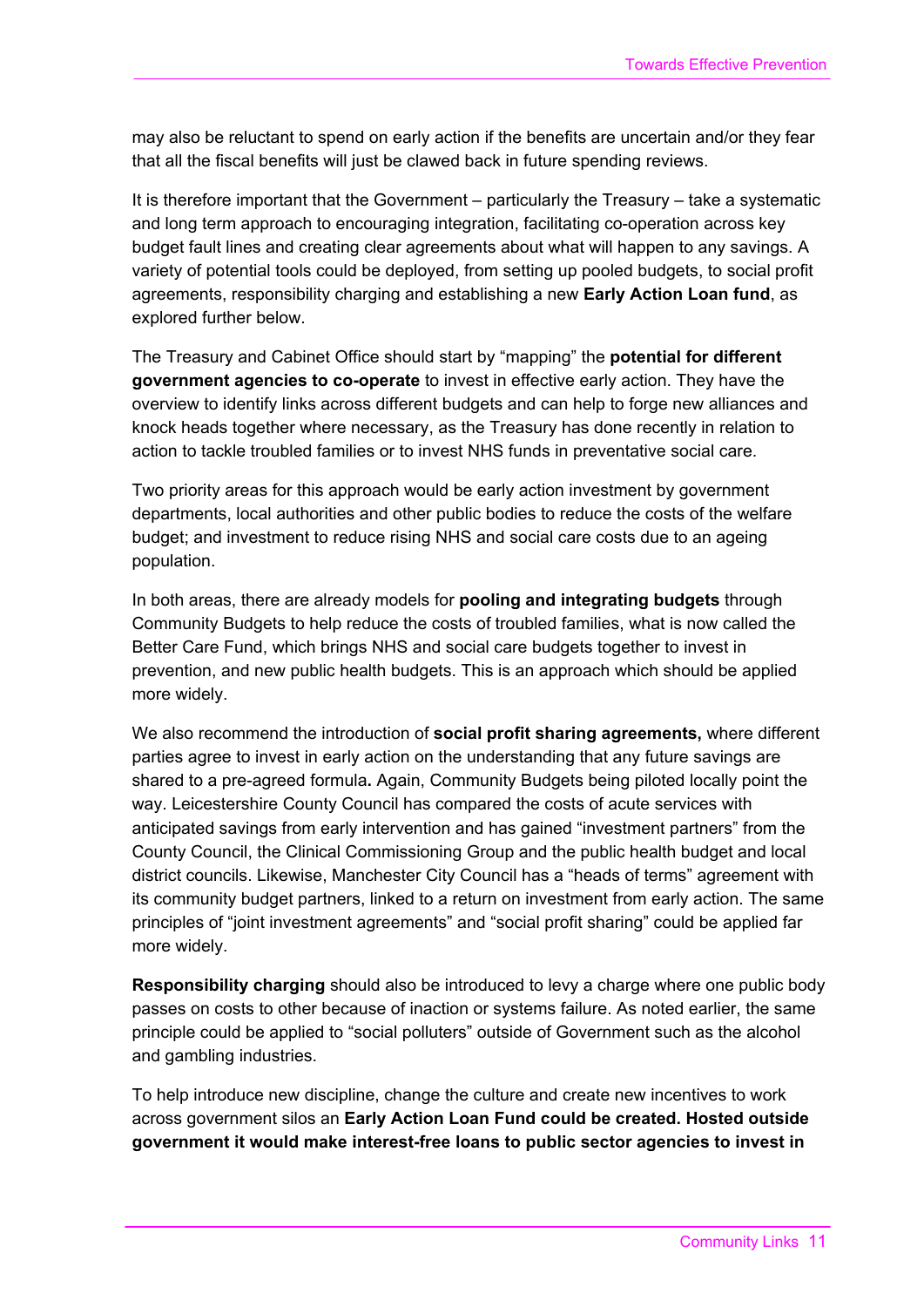**early action.** One option might be target this on **early action to reduce welfare costs**, although it could also be valuable in other areas such as social care prevention.

Parliament has voted for a cap from April 2015 on the non-cyclical parts of welfare spending within Annually Managed Expenditure (AME) ie housing benefit, tax credits, disability benefits and pensioner benefits. This is likely to lead to cuts in individual benefits or rationing but this can create further costs downstream, as well as causing hardship. An early action strategy would look for preventative action through public service budgets which are contained in separate budgets ultimately managed by Departments (Departmental Expenditure Limits or DEL).

However, this is an area where the incentives are particularly poor for early action investment, as departments and local authorities are likely to gain limited benefit from using their funds to reduce welfare costs. In theory, the Treasury could move funds from the welfare budget to fund these interventions because they are likely to reduce AME downstream. However, the Office for Budget Responsibility will only reduce their projections for welfare costs where there is a proven track record for such interventions. The Fund could help pilot the effectiveness of programs that, once proven, could be funded through direct transfers between AME and DEL in the short run and reduced projections for AME in the future.

The box below sets out how the Fund might work.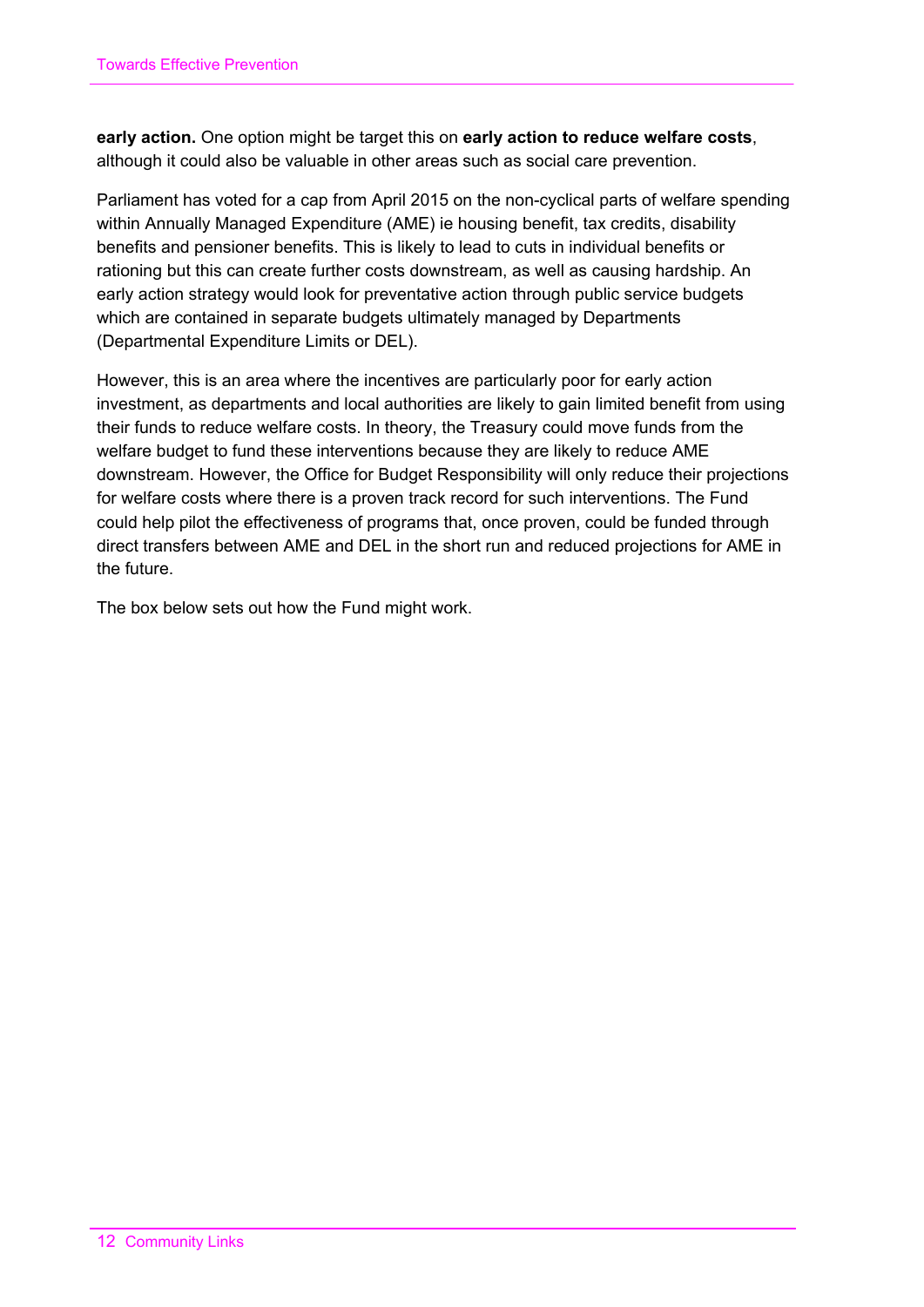### **An Early Action Fund**

An early action loan fund would offer interest free loans to public sector agencies to invest in early action. The loans would be paid back over  $3 - 7$  years through savings in acute provision or welfare spending. It would promote innovation and system change within public provision.

The Fund would be funded by Government but administered independently to add accountability, new discipline and ensure loans remain binding if the Government changes. The Early Action Loan Fund would quickly become a reservoir of best practice - both in terms of program design and implementation challenges. Acting outside of government, it could more easily focus on the delivery of multi year programs across spending and electoral cycles. Critically, while oiling the wheels, the Fund would inject more discipline into the design and delivery of preventative, demand management spending and invest to save projects.

In order to draw the loan, borrowers would have to present a credible plan for the delivery of outcomes and savings. The Borrower would be required to report regularly and failure to deliver would trigger a stop on further drawings of the loan and a liability to repay early. The requirement to repay passes the responsibility for assessing attribution and cost savings to the Borrower and away from the Fund.

In some cases, sufficient benefits and savings may arise within the local authority or Departments to deliver savings over and above the cost of the loan and they would be responsible for repaying the loan.

In order to make this incentive work, there should be a protocol for future spending reviews to enable borrowers to retain the benefit of additional, evidenced savings for a defined period of time before they are claimed by the Treasury to reduce the borrowing requirement.

However, where the savings predominantly fell to the welfare budget in AME, the Treasury would need to be a party to the loan and would have to agree to repay the loan and share a proportion of any additional savings beyond the cost of the loan with the public sector entity that had delivered the saving.

As a first incarnation, the Fund might be limited - say £200-250m - which would create the impression of scarcity and prompt the more forward thinking to act. We would envisage 10-20 programs of £10-20 million - with spend spread over a number of years - possibly focused on a particular theme in order to guide the thinking. This may need to grow over time.

The fund could be financed by top-slicing existing budgets and/or through a tax on social polluters such as the gambling, alcohol and payday loan industries.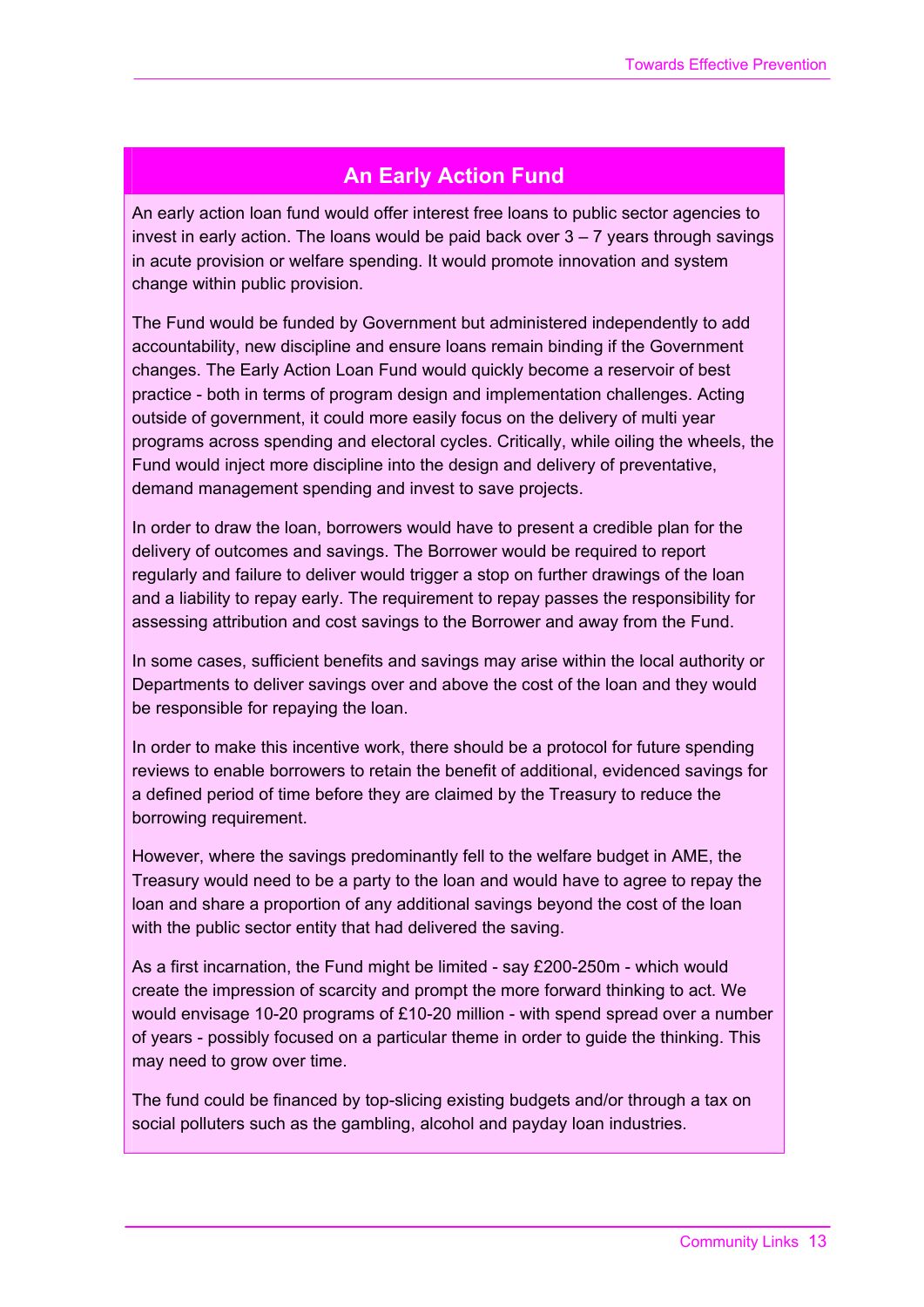### **Innovation, including local delivery wherever possible**

Genuine innovation to find or apply new solutions to social issues is an important part of effective investment in early action. This may mean reconfiguring services to reduce - not just service - need and generate independence and well-being, rather than dependency. Just as in the past, huge social and economic benefits have come from new public services or interventions, whether through investment in education and health, or in clean water, so in the future we can expect new services to arise, for example a new Active Ageing service that combines health, state funded social care and community based action to meet individual needs. Many of the savings that potentially derive from early action are institutional – for example, fewer prisons, hospitals or school exclusion units.

This is not just a question of joining up existing institutions but sometimes it may be necessary to redesign them or to work across sectoral boundaries. This requires a culture change within the public sector, where:

- Government would act primarily as an enabler, working in partnership with individuals and voluntary and private organizations to deliver change.
- There would be a presumption of working at local level, except where there are compelling reasons not to, as it is often easier to act across institutional boundaries, work in partnership with others and act for the long term.
- Action would be driven by a view that, if people are treated as agents of their own destiny rather than as passive recipients of government interventions, they will thrive and even complex problems can be solved.
- As well as contracting out public services, new approaches would be used to marshal social forces to achieve social outcomes.

Public Social Partnerships being pioneered in Scotland are one example of this kind of approach. These partnerships between the public and civil society sectors place people who use services, their families and carers, at the centre of the design process and delivers services based on their explicit needs.<sup>8</sup> Another approach has pioneered in Scotland by the Early Years Collaborative – which includes social services, health, education, police and third sector professionals – which seeks to embed innovation in everyday delivery of services, drawing on models developed in industry.<sup>9</sup> Its progress should be monitored and replicated if successful.

 $\ddot{ }$ 

<sup>8</sup> http://www.community-links.org/linksuk/?p=4295&dm\_i=4A0,2APS3,56SMS9,8BVIN,1

<sup>9</sup> http://www.scotland.gov.uk/Topics/People/Young-People/early-years/early-years-collaborative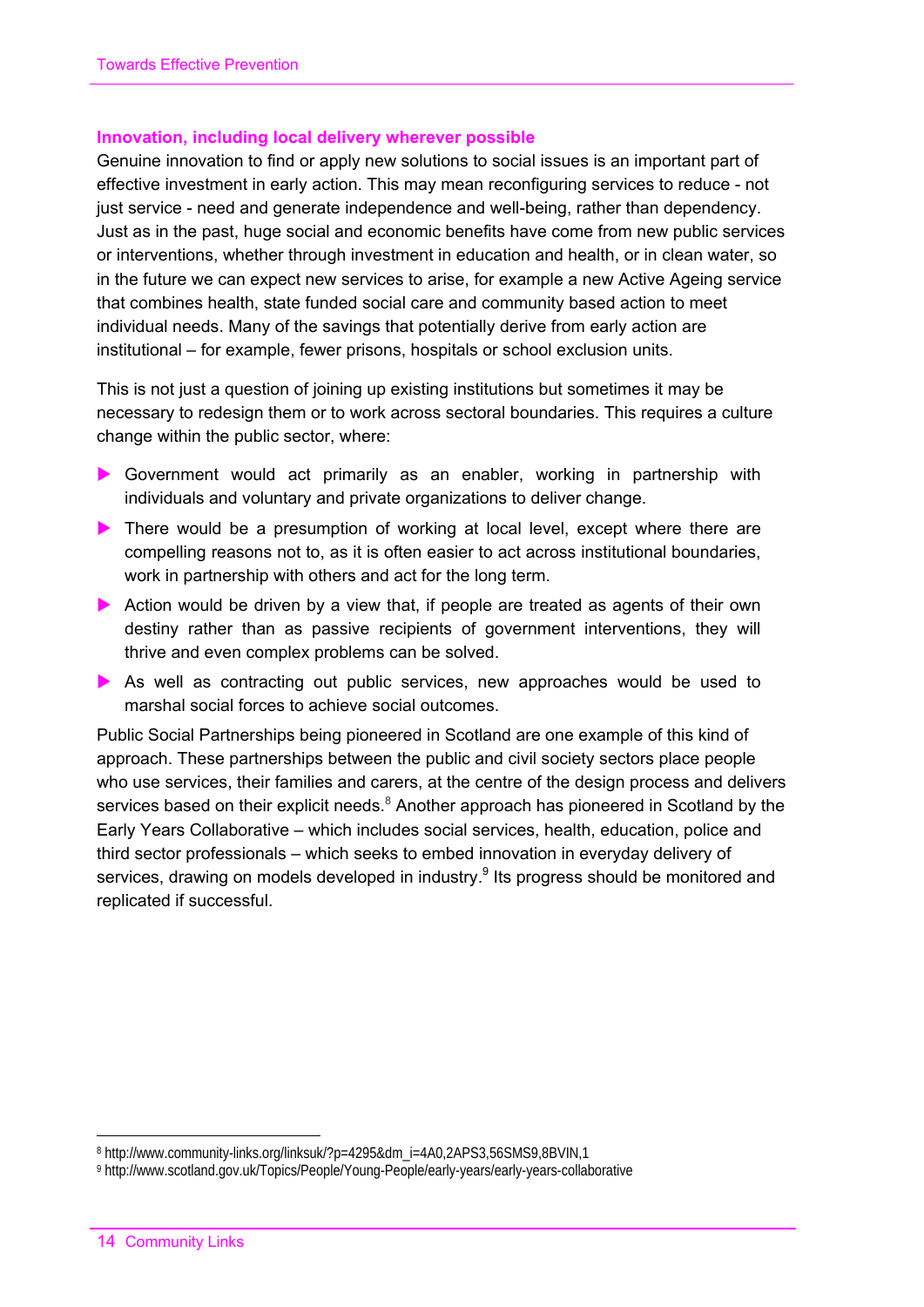# **Applying an early action strategy to older people**

This section explores what an early action strategy might look like in practice, focusing on older people as one example*.* It draws on *Looking Forward to Later Life,* published by the Task Force in Spring 2014.

### **Vision and goals**

A strategy to promote well-being, reduce need, and help everyone contribute is as relevant to this age group as to others. The two specific goals set out earlier in this report are equally relevant: people living healthier, happier and independent lives, including in their advanced years; and equal access to good mental and physical health as well as economic and social opportunities.

Investment in early action here would bring obvious social and economic benefits, for example, by reducing ill-health, and it would certainly save money. The Nuffield Trust has estimated that, without preventative action, there will be a £44-54 billion gap in funding for the health service by 2021/22 caused by an ageing population.<sup>10</sup>

This is an agenda that has the potential to connect powerfully with the electorate. For example, a recent Guardian poll showed that 77% did not believe that public services work in a co-ordinated way to meet the challenges in this area and nearly 60% felt that central government should take the lead in preparing for an older population.<sup>11</sup> The personal benefits of an early action vision and goals could be considerable, seeking to enable older people to:

- Feel in control, happy, secure, at home, valued by others and that life has a purpose.
- $\blacktriangleright$  Have sufficient income not to be excluded from society.
- Stay healthy, mentally and physically, or living as well as possible with health conditions.
- $\blacktriangleright$  Be connected to others via a range of personal relationships, interactions and meaningful participation.

Reducing health inequalities is particularly important here, with major gaps in life expectancy and the period of ill health experienced before death between lower and higher socio-economic groups.

### **Pre-election debate**

-

Building a political consensus around key goals is important and should be informed by a real understanding of those costs, particularly in the run up to the next election. Indeed, the report by the Lords Committee, Ready for Ageing, recommends that the Government sets out before the general election the framework for radically transformed healthcare to care for our ageing population; and that all political parties should be expected to issue position papers on the future of health and social care and address these issues explicitly in their manifestos for the 2015 election.

<sup>&</sup>lt;sup>10</sup>www.nuffieldtrust.org.uk/sites/files/nuffield/publication/121203\_a\_decade\_of\_austerity\_summary\_1.pdf

<sup>11</sup> www.theguardian.com/society/2014/feb/26/old-people-living-standards-fall-survey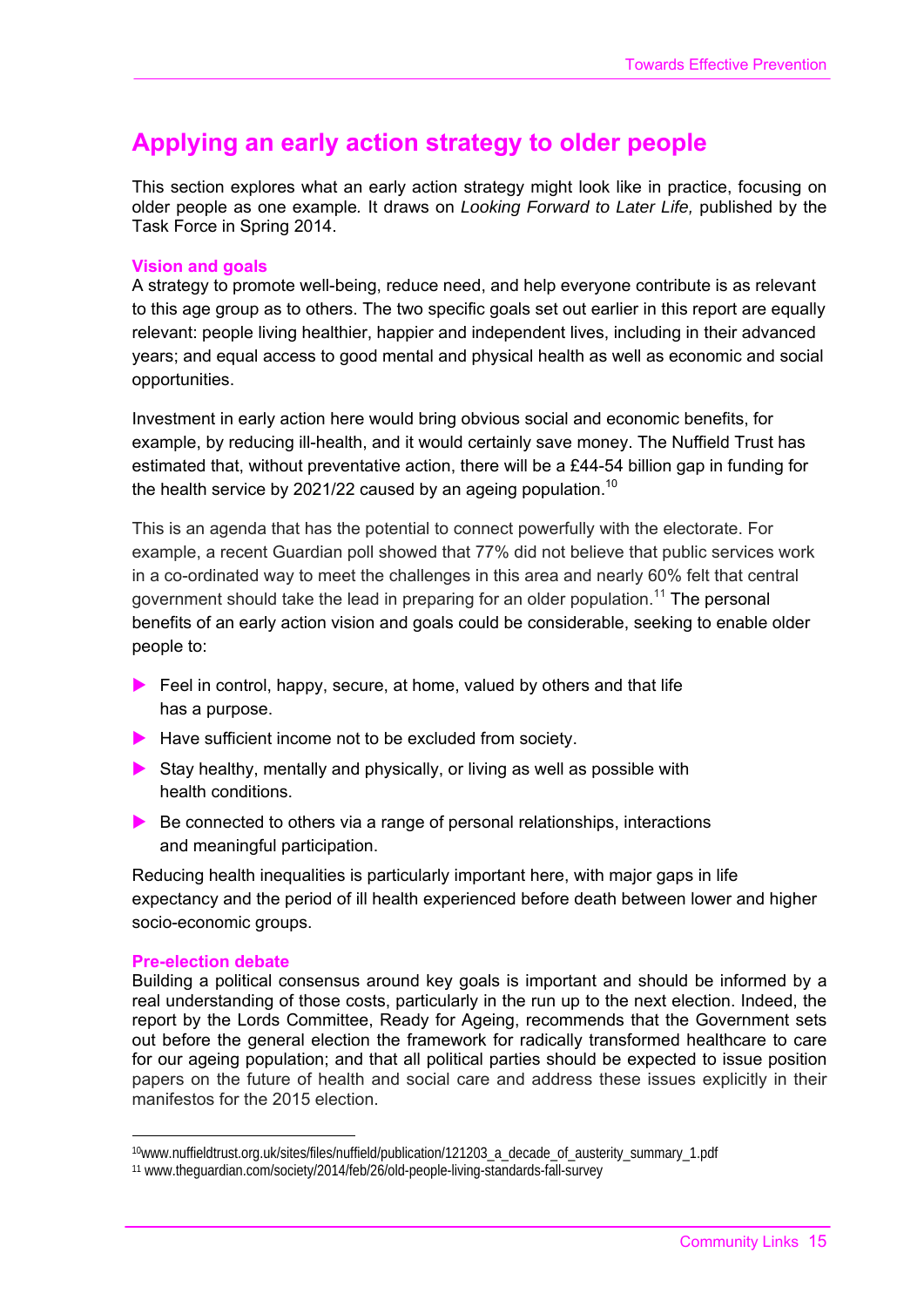### **Longer term planning**

Longer term planning is important because of the scale of change required and the long lead in time for some (but by no means all) changes to take effect, for example, measures to promote longer term health in the younger population. The Lords Committee on Public Service and Demographic Change has already recommended a ten-year spending envelope for the NHS and publicly-funded social care for this reason.

### **Better information on what is being spent**

Understanding what is being spent (or not) on early action and the links between different budgets is critical here, as are incentives to promote spending across budgets. The current Government is encouraging new investment from the NHS in social care through the Better Care Fund, in order to reduce costs in the NHS, and integration is the goal. This is definitely a step in the right direction. But local authorities in England have already stripped out £2.7billion from social care since 2010, around 20% of their budgets, according to an Association of Directors of Adult Social Services survey. The Department of Health's impact assessment of the new social care reforms cites its own survey that shows that around 80% of local authorities no longer make support available to people with low to moderate needs and so are waiting for a real crisis to develop before stepping in. If preventative spend had been properly defined and protected, this would not have happened.

**Greater investment** in early action is needed. All of the options discussed earlier in this report might be relevant. There is clearly scope to redirect existing funds toward prevention, as demonstrated by the Better Care Fund and public health initiatives. Families and communities themselves also have resources that can support early action, including through volunteering.

One lateral way of freeing up resources for early action and creating an incentive to tackle inequalities might be for the pension age to be increased on the understanding that those savings will be anticipated and used to invest in a better quality of life for older people. To ensure that this is fair and create incentives to tackle health inequalities, there could be legislation to make any change conditional on having reduced health inequality between the richest and poorest.

### **Innovation and collaboration**

An integrated approach between health and social care locally is essential but so is more co-ordination at local level with other important services such as transport, neighbourhood planning and housing. Preventative action across the life cycle is important, including health education in schools and leisure services that promote health.

Older people themselves are an opportunity, not a problem, and engaging them more actively would bring wider benefits. Nearly three quarters of respondents in a recent poll thought there should be more opportunities for older people to volunteer and a big majority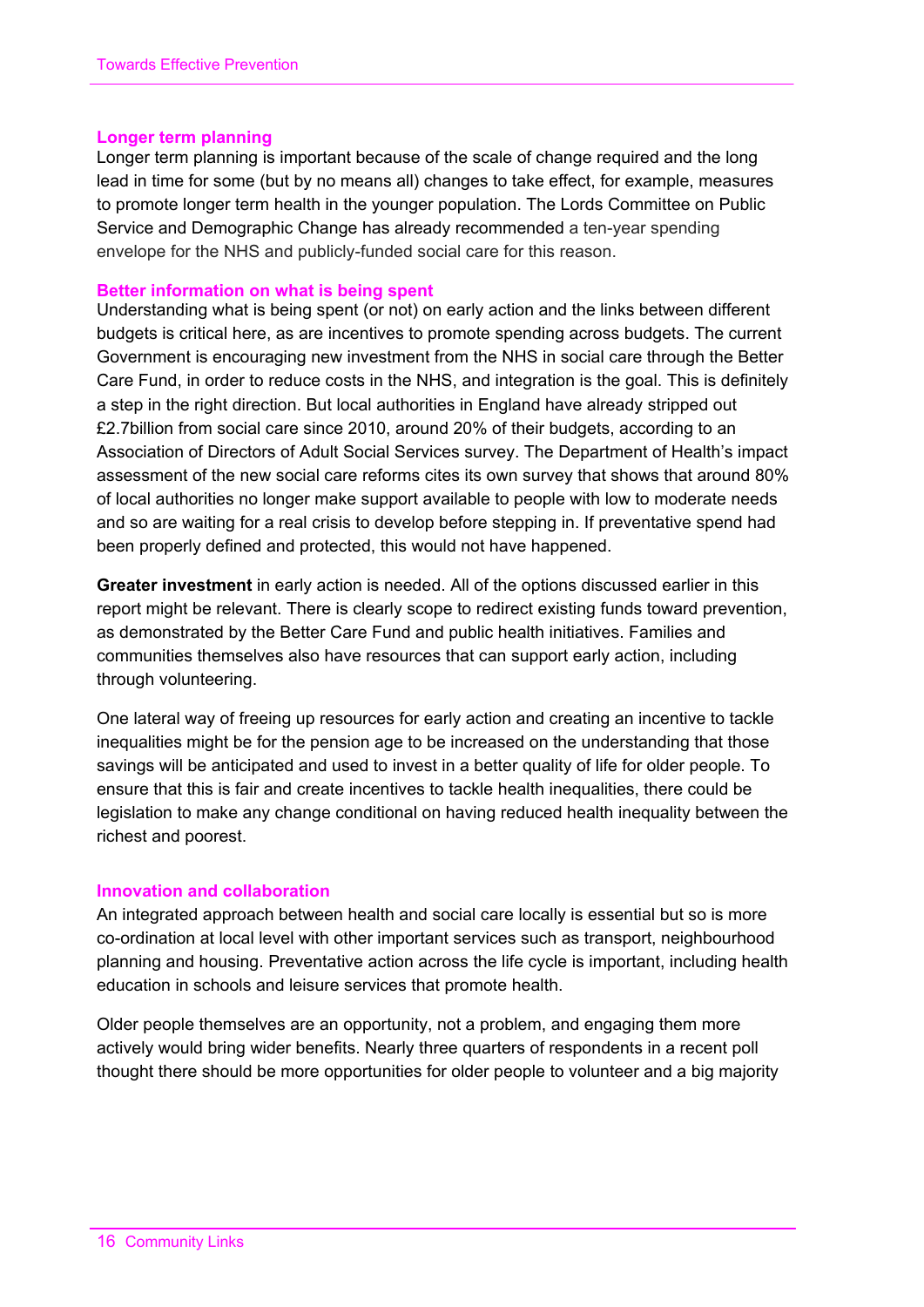would like to help out in the community. People who volunteer are happier, less socially isolated and have better quality of life than those who don't.<sup>12</sup>

New Ready Institutes might be established in every area. Each would act as a central coordinating resource – working directly with older people to link them with existing services, and driving the adoption of age-friendly processes throughout local employers, charities, shops, clubs, churches and societies. Older people would be members of these circles and might pay a small fee as well. They would provide reciprocal support as volunteers as well as benefitting from support themselves. But some central government investment would also be needed.

Investment in later life education might also be made. Older people navigating difficult transitions – bereavement or the onset of ill health for example – are particularly susceptible to mental health problems, with substantial knock-on costs. Psychological coping strategies should be made available to everyone approaching later life and could have a significant role in reducing need downstream.

### **Conclusion**

Investment in early action provides a positive strategy for refocusing public investment at a time of austerity and could connect with people's genuine wish for a better quality of life for themselves and their children. To put actions into words, however, an incoming Government will need to make sure that the system supports their vision, introducing longer term planning and investing in early action in ways that genuinely incentivize and promote radical change.

**About the Early Action Task Force:** The Task Force includes leaders from across the sectors tackling the question: How do we build a society that prevents problems from occurring rather than one that copes with the consequences? Its two reports, *The Triple Dividend* and *The Deciding Time*, are available at www.community-links.org/earlyaction. It is chaired by David Robinson, hosted by east London Social Action charity Community Links and funded by the Barrow Cadbury Trust and the Big Lottery Fund.

<sup>&</sup>lt;sup>12</sup> www.theguardian.com/society/2014/feb/26/old-people-living-standards-fall-survey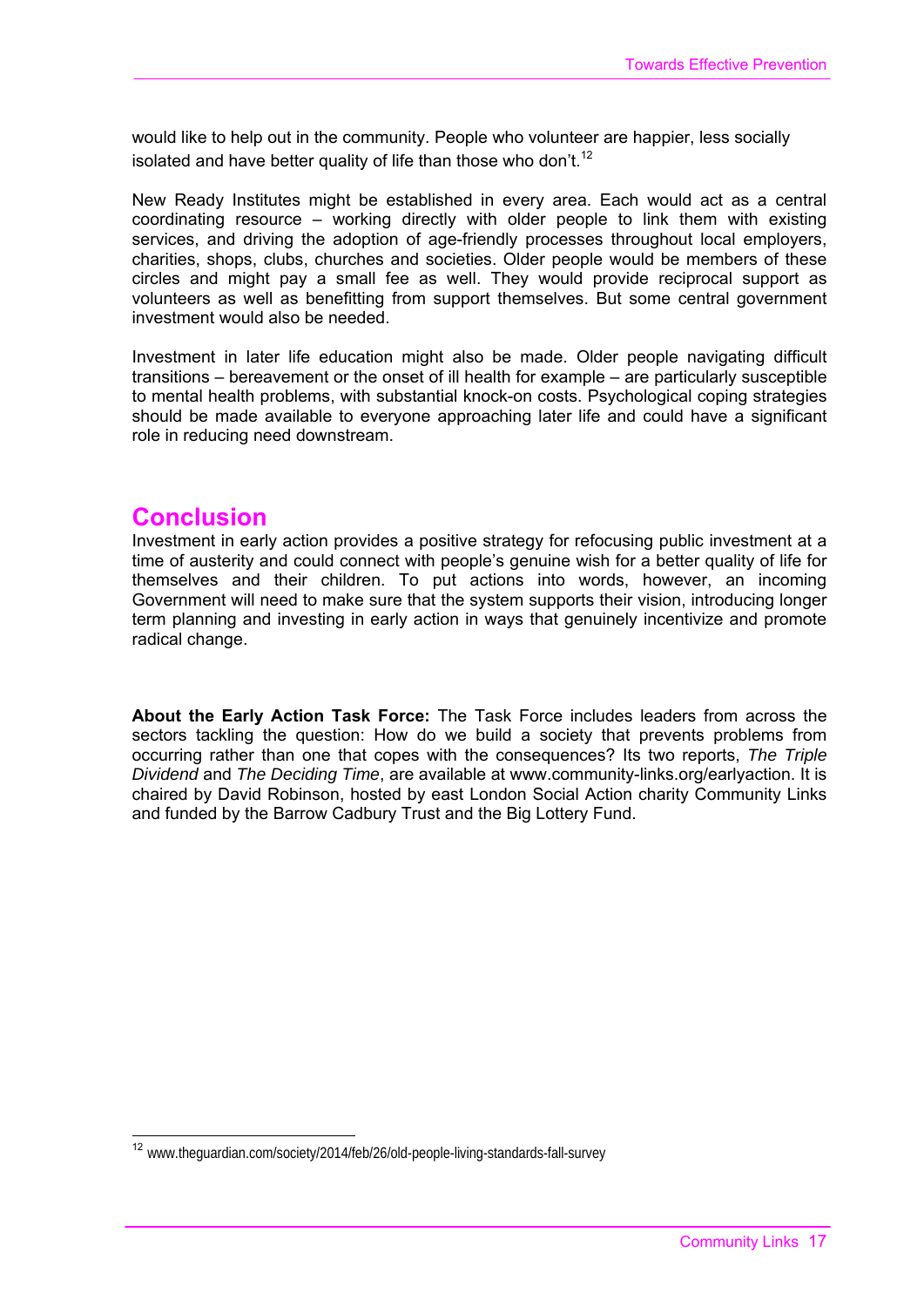# **Appendix: Examples of early action saving money**

### **The Reading Recovery Programme**

Reading Recovery (RR) is a short-term intensive literacy intervention programme for primary school children who are experiencing problems with reading and writing after their first year of school.

There are over 60 Reading Recovery centres throughout the UK, Ireland and Denmark. It consists of intensive daily 30 minute one-to-one lessons over a period of approximately 20 weeks, held with a trained literacy teacher.

Poor literacy has been shown to be a serious disadvantage in later life, particularly harming employment chances: the cost to society over an individual's lifetime could be as high as £64,000, around £2bn for all those affected. The programme is estimated to save between £11 and £17 per £1 spent.

Reading Recovery is the foundation intervention for Every Child a Reader (ECaR), the UK literacy intervention programme, and is funded by a combination of government and private funds.

**More information**:www.readingrecovery.ioe.ac.uk/2

### **Birmingham's Be Active Scheme**

Be-Active is a scheme offering free swimming, exercise classes or gym use, and some community activities to all Birmingham residents. It aims to tackle health inequalities and associated deprivation; a recent cost benefit analysis found that on average every £1 invested in Be Active generates £21.30 in benefits.

The scheme allows people to use council-run facilities for free during off-peak times, and is mostly funded by the local NHS, with the city council contributing 15% of the cost. In 2011/12 there were 1615 hours of free activities per week.

It has about 300,000 registered users (one third of the population), and 140,000 active users per year. Evaluations show it has increased the number of physically active adults since its introduction.

The programme costs £22.0 million over five years, and the analysis suggested the benefits generated by Be Active exceed its cost by £445.2 million. Most of this is improvement in the participants' quality of life (£377.2 million), with the rest split between cash savings (mostly to the local Health Authority) of £28.7 million and cost savings and productivity gains to the public and private sector of £39.2 million.

These benefits accrue mostly to the local health authority, reflecting their contribution to funding the programme. However the impact is long-term, with most benefits occurring after the first five years.

**More information** www.birmingham.gov.uk/beactive

Sources:-Marsh, Bertranou and Samanta (2011)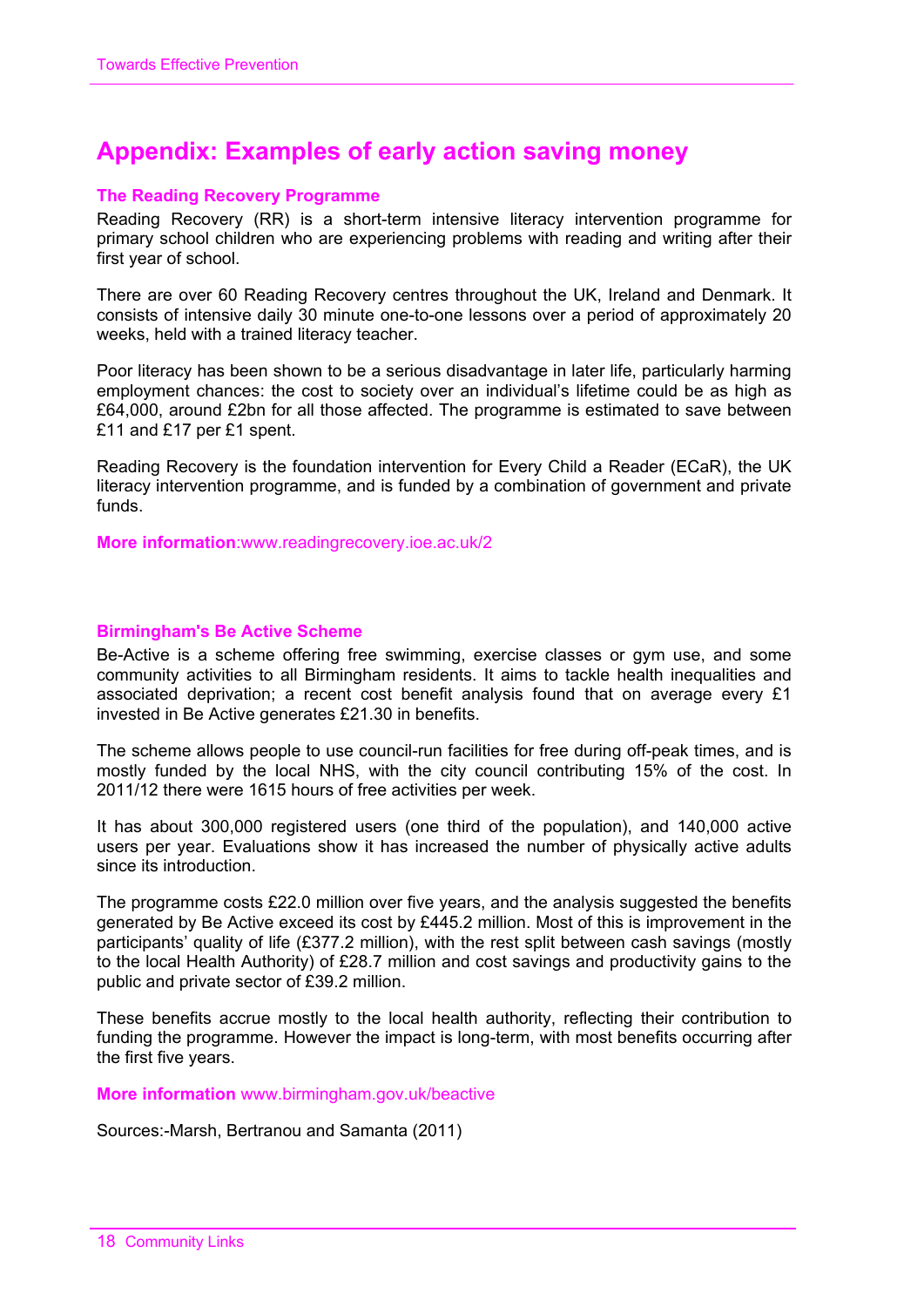### **School Exclusion Trial**

A four year Cambridgeshire scheme to reduce school exclusions was so successful that five of the six Pupil Referral Units (where excluded students are usually educated) closed, after referrals dropped from 650 in 2007 to 120 in 2012. The project's success attracted the attention of the Department of Education, who are now piloting the approach in 300 schools in eleven local authority areas. The scheme illustrates the powerful impact of a simple shift in incentives.

When a school excludes a student it also hands over responsibility for their education to the Local Authority, who arranges alternate provision. Since post-exclusion the school is not accountable for their performance, there is an incentive for school managers to exclude students who are causing problems or not attaining, rather than devote extra resource to supporting them.

Under the model pioneered in Cambridgeshire, schools assume responsibility for their students even after exclusion. This means the students' results are still reflected in the school's performance, and the school assumes financial responsibility for their continued education.

The local authority budget used for such students is distributed amongst the schools, who work together in local "inclusion partnerships" so that students who are really struggling in one school can be offered a fresh start in another. The incentive for the school is now to deal with students' issues in the best way possible, particularly through investment in services (for example specialist support programmes) based within the school before the student is excluded, rather than pay for costly alternative provision externally.

Source:www.guardian.co.uk/education/2012/apr/09/permanently-excluded-pupilsmainstream-return

### **Kickz**

Kickz began as a joint project between the Premier League and the Metropolitan Police, with the idea of using professional football clubs to help deliver football sessions with young people in deprived areas. It now spans 131 projects involving 43 clubs and over 50,000 young people.

Ninety-one per cent of the programmes run on Friday and Saturday evenings. It is delivered with the help of 5,000 volunteers, many of them young people themselves, and also offers workshops on issues like drug awareness, volunteering, healthy eating, careers and weapons. It allows police and youth workers to build relationships with young people and better understand their concerns.

In Elthorne Park in North London the local project, run with Arsenal, has led to crime falling by two-thirds within a year. An evaluation by New Philanthropy Capital found that every £1 invested in the project created £7 in value for the local community, mostly in savings to the victims of youth and gang violence which used to be common in the area.

The project's core funding comes from the Premier League and the Metropolitan Police, and attracts partner funding to supplement this.

### **More information** information:

www.addison.ceros.com/kickz/kickz/5/year/celebration/fiveyearcelebration/page/1/5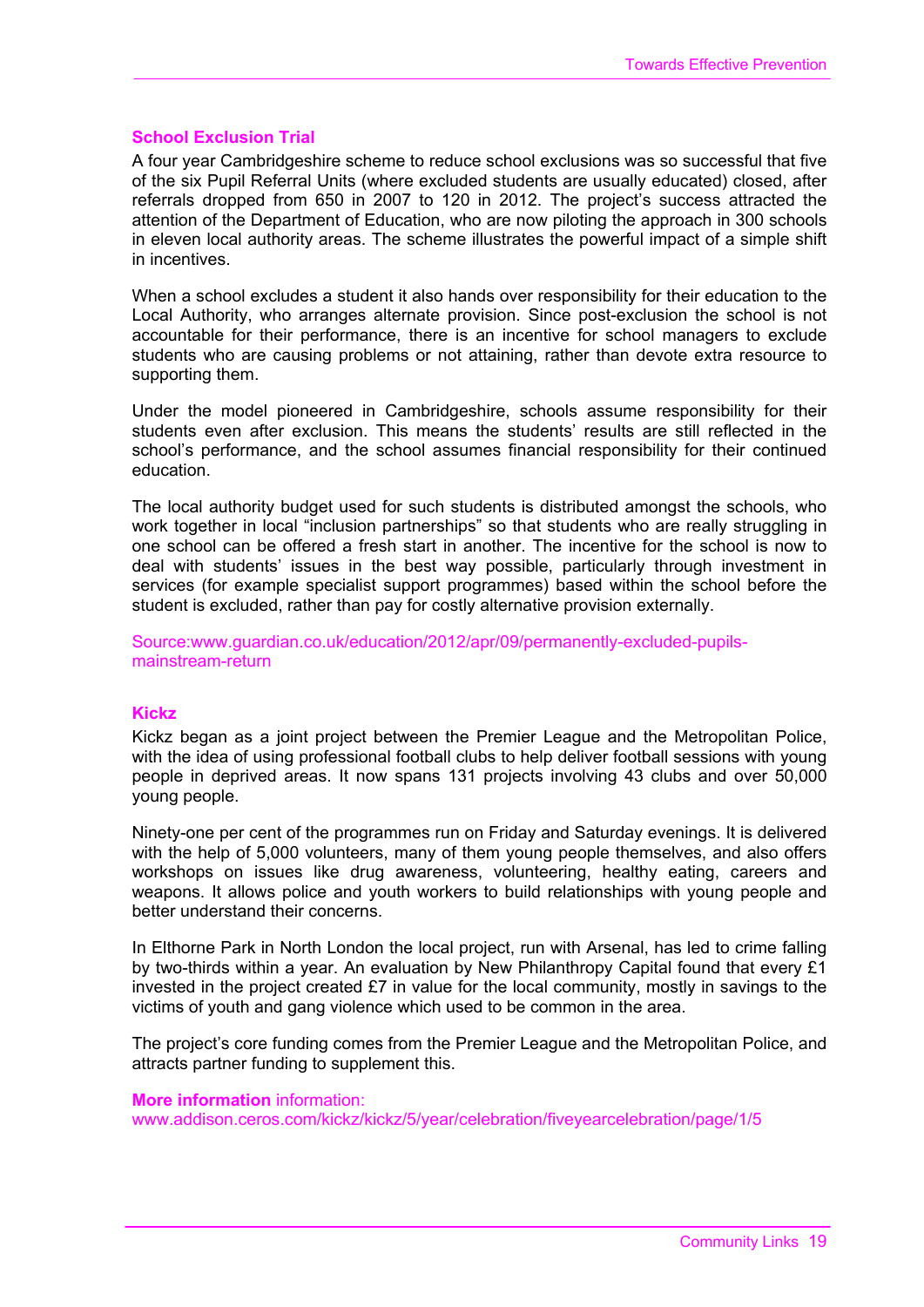### **School Home Support**

School Home Support (SHS) places specialist staff in schools, who work with young people and families to help them get the best out of their education, focusing on young people who are struggling with behaviour, attendance or achievement. In 2009/10 SHS provided services to over 700 schools and intensive support via its 150 practitioners to 220 of these schools in 23 local authorities, mostly in London. In total they supported 20,000 children and families.

SHS work closely with the family as well as the young person, and have been shown to reduce truancy and permanent exclusions, increase attainment, improve behavior, lead to greater parental involvement, and is enthusiastically supported by headteachers and school staff.

The cost of a permanent exclusion has been estimated at £63,000, and one report estimated SHS saved £1.24 for every £1 spent just through its impact on preventing exclusion. A separate report suggested that in total SHS saved society £21.14 for every £1 spent.

**More information:** http://www.schoolhomesupport.org.uk6/

### **Age Concern Kingston's Stay Well at Home scheme**

The Service targets people at risk of losing their independence and supports them to stay well and remain living at home. An SROI study estimated savings in public sector budgets of £268,000 – around three times the investment made by NHS Kingston in funding the pilot.

**More Information**: www.ageconcernkingston.org/uploads/2012/11/ACK-SWaH-reportweb1.pdf